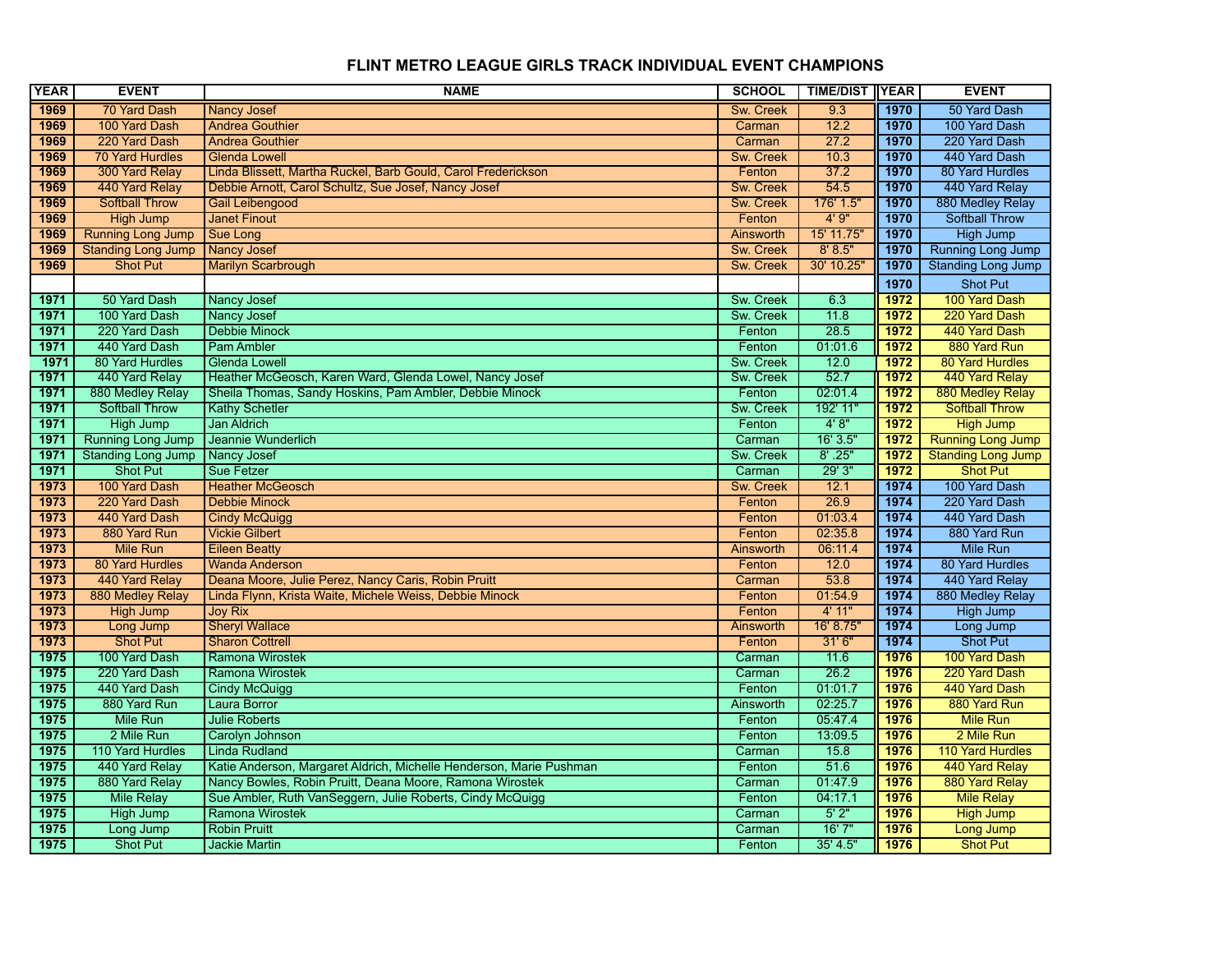|      |                   |                                                                |                  |           | 1976 | <b>Discus</b>           |
|------|-------------------|----------------------------------------------------------------|------------------|-----------|------|-------------------------|
| 1977 | 100 Yard Dash     | <b>Marie Pushman</b>                                           | Fenton           | 11.6      | 1978 | 100 Yard Dash           |
| 1977 | 220 Yard Dash     | <b>Marie Pushman</b>                                           | Fenton           | 26.5      | 1978 | 220 Yard Dash           |
| 1977 | 440 Yard Dash     | Katie Anderson                                                 | Fenton           | 01:00.5   | 1978 | 440 Yard Dash           |
| 1977 | 880 Yard Run      | <b>Katie Anderson</b>                                          | Fenton           | 02:29.3   | 1978 | 880 Yard Run            |
| 1977 | <b>Mile Run</b>   | <b>Celeste Schroeder</b>                                       | <b>LakeVille</b> | 05:31.4   | 1978 | Mile Run                |
| 1977 | 2 Mile Run        | <b>Melinda Roberts</b>                                         | Mt. Morris       | 12:04.7   | 1978 | 2 Mile Run              |
| 1977 | 110 Yard Hurdles  | <b>Sue Bradley</b>                                             | Mt. Morris       | 15.03     | 1978 | 110 Yard Hurdles        |
| 1977 | 440 Yard Relay    | Sue McDevitt, Melanie Pillaro, Stanette Aldrich, Sandy Johnson | Fenton           | 51.9      | 1978 | 440 Yard Relay          |
| 1977 | 880 Yard Relay    | Marie Pushman, Stanette Aldrich, Angie Pittman, Sandy Johnson  | Fenton           | 01:47.5   | 1978 | 880 Yard Relay          |
| 1977 | <b>Mile Relay</b> | Sue Ambler, Sue Hintz, Peggy Edwards, Katie Anderson           | Fenton           | 04:16.9   | 1978 | <b>Mile Relay</b>       |
| 1977 | <b>High Jump</b>  | <b>Barb Crosby</b>                                             | Fenton           | 5' 2.5"   | 1978 | <b>High Jump</b>        |
| 1977 | Long Jump         | <b>Marie Pushman</b>                                           | Fenton           | 17' 4.5'' | 1978 | Long Jump               |
| 1977 | Shot Put          | <b>Barb Rohr</b>                                               | Mt. Morris       | 36' 2.5"  | 1978 | <b>Shot Put</b>         |
| 1977 | <b>Discus</b>     | <b>Karen Mitchell</b>                                          | <b>LakeVille</b> | 110'2"    | 1978 | <b>Discus</b>           |
| 1979 | 100 Yard Dash     | <b>Julie Brooks</b>                                            | <b>Holly</b>     | 11.76     | 1980 | 100 Yard Dash           |
| 1979 | 220 Yard Dash     | <b>Anita Gach</b>                                              | Ainsworth        | 26.7      | 1980 | 220 Yard Dash           |
| 1979 | 440 Yard Dash     | <b>Kay Templeton</b>                                           | <b>LakeVille</b> | 01:00.6   | 1980 | 440 Yard Dash           |
| 1979 | 880 Yard Run      | <b>Margaret White</b>                                          | L. West          | 02:25.3   | 1980 | 880 Yard Run            |
| 1979 | Mile Run          | <b>Lynn Walters</b>                                            | Fenton           | 05:28.6   | 1980 | <b>Mile Run</b>         |
| 1979 | 2 Mile Run        | Andrea Grainger                                                | Fenton           | 12:24.5   | 1980 | 2 Mile Run              |
| 1979 | 110 Yard Hurdles  | <b>Kelly Sparks</b>                                            | L. East          | 14.32     | 1980 | <b>110 Yard Hurdles</b> |
| 1979 | 220 Yard Hurdles  | <b>Jill Sutton</b>                                             | L. West          | 30.63     | 1980 | 220 Yard Hurdles        |
| 1979 | 440 Yard Relay    | Chris Boehmer, Lisa DeBeaubien, Lisa Meyer, Terri Orlikowski   | L. West          | 52.21     | 1980 | 440 Yard Relay          |
| 1979 | 880 Yard Relay    | Sue McDevitt, Barb Walters, Polly Edwards, Sue Hintz           | Fenton           | 01:48.7   | 1980 | 880 Yard Relay          |
| 1979 | <b>Mile Relay</b> | Missy Lozuaway, Patti Grainger, Donna Seger, Sue Hintz         | Fenton           | 04:11.8   | 1980 | <b>Mile Relay</b>       |
| 1979 | <b>High Jump</b>  | <b>Debbie Blackwell</b>                                        | L. East          | 5'4"      | 1980 | <b>High Jump</b>        |
| 1979 | Long Jump         | <b>Chris Boehmer</b>                                           | L. West          | 17' 4''   | 1980 | Long Jump               |
| 1979 | <b>Shot Put</b>   | <b>Shelly Dagley</b>                                           | L. West          | 38' 7.5"  | 1980 | <b>Shot Put</b>         |
| 1979 | <b>Discus</b>     | <b>Jill Brewer</b>                                             | L. East          | 100'6"    | 1980 | <b>Discus</b>           |
| 1981 | 100 M Dash        | <b>Julie Brooks</b>                                            | <b>Holly</b>     | 12.9      | 1982 | 100 M Dash              |
| 1981 | 200 M Dash        | <b>Julie Brooks</b>                                            | <b>Holly</b>     | 26.19     | 1982 | 200 M Dash              |
| 1981 | 400 M Dash        | <b>Julie Brooks</b>                                            | <b>Holly</b>     | 59.16     | 1982 | 400 M Dash              |
| 1981 | <b>800 M Run</b>  | <b>Shelly Saunders</b>                                         | Mt. Morris       | 02:24.1   | 1982 | <b>800 M Run</b>        |
| 1981 | <b>1600 M Run</b> | <b>Diane Michael</b>                                           | Mt. Morris       | 05:25.5   | 1982 | <b>1600 M Run</b>       |
| 1981 | 3200 M Run        | <b>Andrea Grainger</b>                                         | Fenton           | 12:07.2   | 1982 | 3200 M Run              |
| 1981 | 100 M Hurdles     | Evie Landrum                                                   | <b>Holly</b>     | 15.45     | 1982 | 100 M Hurdles           |
| 1981 | 200 Low Hurdles   | <b>Evie Landrum</b>                                            | <b>Holly</b>     | 29.91     | 1982 | 200 Low Hurdles         |
| 1981 | 400 M Relay       | Theresa Braden, Lisa Meyer, Mary Princing, Chris Boehmer       | L. West          | 52.31     | 1982 | 400 M Relay             |
| 1981 | 800 M Relay       | Becky Chapman, Heather Allen, Liz Summers, Evie Landrum        | <b>Holly</b>     | 01:47.6   | 1982 | 800 M Relay             |
| 1981 | 1600 M Relay      | Heather Allen, Heidi Allen, Liz Summers, Julie Brooks          | <b>Holly</b>     | 04:07.5   | 1982 | 1600 M Relay            |
| 1981 | <b>High Jump</b>  | <b>Tahea Fowler</b>                                            | <b>Holly</b>     | 5'0''     | 1982 | High Jump               |
| 1981 | Long Jump         | <b>Chris Boehmer</b>                                           | L. West          | 16'7''    | 1982 | Long Jump               |
| 1981 | <b>Shot Put</b>   | <b>Shelly Dagley</b>                                           | L. West          | 38'7''    | 1982 | Shot Put                |
| 1981 | <b>Discus</b>     | <b>Shelly Dagley</b>                                           | L. West          | 120' 4"   | 1982 | <b>Discus</b>           |
| 1983 | 100 Yard Dash     | <b>Mary Brown</b>                                              | <b>Ainsworth</b> | 11.41     | 1984 | 100 Yard Dash           |
| 1983 | 220 Yard Dash     | <b>Mary Brown</b>                                              | Ainsworth        | 26.81     | 1984 | 220 Yard Dash           |
| 1983 | 440 Yard Dash     | <b>Colleen Lennon</b>                                          | Oxford           | 01:02.0   | 1984 | 440 Yard Dash           |
| 1983 | 880 Yard Run      | <b>Sue Parks</b>                                               | <b>Ainsworth</b> | 02:26.1   | 1984 | 880 Yard Run            |
| 1983 | Mile Run          | <b>Rhonda Prime</b>                                            | Ainsworth        | 05:26.6   | 1984 | <b>Mile Run</b>         |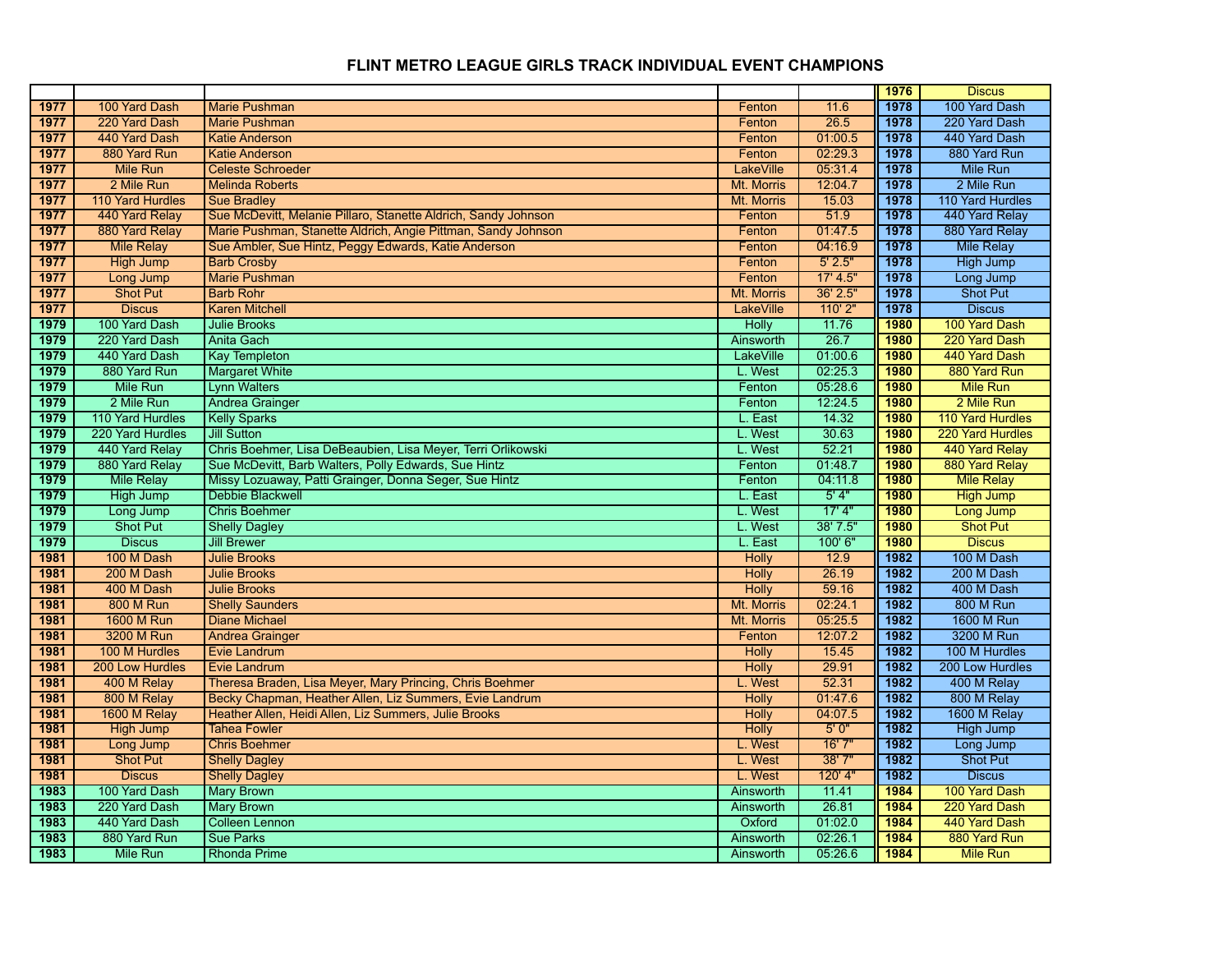| 1983         | 2 Mile Run                       | <b>Rhonda Prime</b>                                               | Ainsworth                  | 11:55.5          | 1984         | 2 Mile Run                       |
|--------------|----------------------------------|-------------------------------------------------------------------|----------------------------|------------------|--------------|----------------------------------|
| 1983         | 110 Yard Hurdles                 | Verlynda Wilson                                                   | Mt. Morris                 | 15.62            | 1984         | 110 Yd. Int. Hurdles             |
| 1983         | 330 Yard Hurdles                 | <b>Teresa Braden</b>                                              | L. West                    | 52.33            | 1984         | <b>330 Yard Hurdles</b>          |
| 1983         | 440 Yard Relay                   | Verlynda Wilson, Carrie Hall, Wendy Reynolds, Sherri Moore        | Mt. Morris                 | 52.33            | 1984         | 440 Yard Relay                   |
| 1983         | 880 Yard Relay                   | Angie Perrault, Lisa Cipa, Tracy Dorsey, Michelle Woods           | Oxford                     | 01:51.1          | 1984         | 880 Yard Relay                   |
| 1983         | <b>Mile Relay</b>                | Karyl Van Gorp, Wendy Young, Laura Mereweather, Gina Guglielmello | <b>Holly</b>               | 04:18.7          | 1984         | <b>Mile Relay</b>                |
| 1983         | <b>High Jump</b>                 | Verlynda Wilson                                                   | Mt. Morris                 | 4' 11"           | 1984         | 2 Mile Relay                     |
| 1983         | Long Jump                        | <b>Mary Brown</b>                                                 | Ainsworth                  | 15' 5.5"         | 1984         | <b>High Jump</b>                 |
| 1983         | Shot Put                         | <b>Kim Dunmire</b>                                                | L. East                    | 34' 11"          | 1984         | Long Jump                        |
| 1983         | <b>Discus</b>                    | <b>Malinda Baker</b>                                              | Ainsworth                  | 100' 9"          | 1984         | <b>Shot Put</b>                  |
|              |                                  |                                                                   |                            |                  | 1984         | <b>Discus</b>                    |
| 1985         | 100 Yard Dash                    | <b>Mary Brown</b>                                                 | Ainsworth                  | 11.58            | 1986         | 100 Yard Dash                    |
| 1985         | 220 Yard Dash                    | <b>Kelli Feetham</b>                                              | Linden                     | 26.81            | 1986         | 220 Yard Dash                    |
| 1985         | 440 Yard Dash                    | Lorie Pugh                                                        | <b>LakeVille</b>           | 59.08            | 1986         | 440 Yard Dash                    |
| 1985         | 880 Yard Run                     | <b>Stephanie Murdoch</b>                                          | <b>LakeVille</b>           | 02:23.8          | 1986         | 880 Yard Run                     |
| 1985         | Mile Run                         | <b>Lorey Mundy</b>                                                | <b>Holly</b>               | 05:37.8          | 1986         | Mile Run                         |
| 1985         | 2 Mile Run                       | <b>Lorey Mundy</b>                                                | <b>Holly</b>               | 12:36.1          | 1986         | 2 Mile Run                       |
| 1985         | 110 Yd. Int. Hurdles             | Verlynda Wilson                                                   | Mt. Morris                 | 15.64            | 1986         | 110 Yd. Int. Hurdles             |
| 1985         | 330 Yard Hurdles                 | <b>Mary Brown</b>                                                 | <b>Ainsworth</b>           | 47.18            | 1986         | 330 Yard Hurdles                 |
| 1985         | 440 Yard Relay                   | Lisa Cipa, Tracy Dorsey, Kelly Lennon, Shari Hutton               | Oxford                     | 52.5             | 1986         | 440 Yard Relay                   |
| 1985         | 880 Yard Relay                   | Lisa Cipa, Tracy Dorsey, Kelly Lennon, Shari Hutton               | Oxford                     | 01:50.6          | 1986         | 880 Yard Relay                   |
| 1985         | <b>Mile Relay</b>                | Shannon Simpson, Donna Peterson, Lorie Pugh, Stephanie Murdoch    | <b>LakeVille</b>           | 04:12.1          | 1986         | <b>Mile Relay</b>                |
| 1985         | 2 Mile Relay                     | Laura Merewether, Heidi Wright, Stacey Zerbal, Chris Wilson       | <b>Holly</b>               | 09:59.2          | 1986         | 2 Mile Relay                     |
| 1985         | <b>High Jump</b>                 | <b>Robin Leedle</b>                                               | <b>Durand</b>              | 5'0''            | 1986         | <b>High Jump</b>                 |
| 1985         | Long Jump                        | Verlynda Wilson                                                   | Mt. Morris                 | 16' 1.25"        | 1986         | Long Jump                        |
| 1985         | <b>Shot Put</b>                  | <b>Yolandria Swims</b>                                            | <b>LakeVille</b>           | 36' 7"           | 1986         | <b>Shot Put</b>                  |
|              |                                  |                                                                   |                            |                  |              |                                  |
| 1985         | <b>Discus</b>                    | <b>Wendy Beltz</b>                                                | Oxford                     | 111' 9"          | 1986         | <b>Discus</b>                    |
| 1987         | 100 M Dash                       | Jill St. John                                                     | <b>Durand</b>              | 13.18            | 1988         | 100 M Dash                       |
| 1987         | 200 M Dash                       | <b>Julie Chappell</b>                                             | L. East                    | 27.68            | 1988         | 200 M Dash                       |
| 1987         | 400 M Dash                       | <b>Colleen Curcio</b>                                             | Oxford                     | 01:01.1          | 1988         | 400 M Dash                       |
| 1987         | <b>800 M Run</b>                 | <b>Kerry Radcliffe</b>                                            | Durand                     | 02:25.1          | 1988         | <b>800 M Run</b>                 |
| 1987         | <b>1600 M Run</b>                | Donna Peterson                                                    | LakeVille                  | 05:39.1          | 1988         | <b>1600 M Run</b>                |
| 1987         | 3200 M Run                       | Doreen O'Donell                                                   | Oxford                     | 12:49.1          | 1988         | 3200 M Run                       |
| 1987         | 100 M Int. Hurdles               | <b>Chris Hollenbeck</b>                                           | <b>Durand</b>              | 16.8             | 1988         | 100 M Int. Hurdles               |
| 1987         | 300 Low Hurdles                  | <b>Chris Hollenbeck</b>                                           | Durand                     | 50.12            | 1988         | <b>300 Low Hurdles</b>           |
| 1987         | 400 M Relay                      | Connie Johnson, Amy Rogers, Amy Topolewski, Pam Eaton             | Fenton                     | 52.87            | 1988         | 400 M Relay                      |
| 1987         | 800 M Relay                      | Theresa Duval, Amy Bradsher, Jenny Hyslop, Kristen Siegel         | <b>Holly</b>               | 01:52.4          | 1988         | 800 M Relay                      |
| 1987         | 1600 M Relay                     | Leda Cason, Val Kage, Cari Byrd, Colleen Curcio                   | Oxford                     | 04:20.2          | 1988         | 1600 M Relay                     |
| 1987         | 3200 M Relay                     | Colleen Curcio, Doreen O'Donnell, Sue Rosseel, Cari Byrd          | Oxford                     | 10:08.7          | 1988         | 3200 M Relay                     |
| 1987         | <b>High Jump</b>                 | Amy Warner                                                        | Linden                     | 4'9''            | 1988         | <b>High Jump</b>                 |
| 1987         | Long Jump                        | Connie Johnson                                                    | Fenton                     | 16' 5.25"        | 1988         | Long Jump                        |
| 1987         | <b>Shot Put</b>                  | <b>Yolandria Swims</b>                                            | <b>LakeVille</b>           | 36' 2.5"         | 1988         | <b>Shot Put</b>                  |
| 1987         | <b>Discus</b>                    | <b>Yolandria Swims</b>                                            | <b>LakeVille</b>           | 109' 4"          | 1988         | <b>Discus</b>                    |
| 1989         | 100 M Dash                       | <b>Kelli Hammond</b>                                              | LakeVille                  | 12.7             | 1990         | 100 M Dash                       |
| 1989         | 200 M Dash                       | <b>Kelli Hammond</b>                                              | <b>LakeVille</b>           | 26.4             | 1990         | 200 M Dash                       |
| 1989         | 400 M Dash                       | <b>Kelli Hammond</b>                                              | <b>LakeVille</b>           | 59.52            | 1990         | 400 M Dash                       |
| 1989         | <b>800 M Run</b>                 | <b>Michelle Radcliffe</b>                                         | <b>Durand</b>              | 02:26.8          | 1990         | <b>800 M Run</b>                 |
| 1989         | <b>1600 M Run</b>                | Laura Bell                                                        | <b>LakeVille</b>           | 05:17.6          | 1990         | 1600 M Run                       |
| 1989<br>1989 | 3200 M Run<br>100 M Int. Hurdles | <b>Laura Bell</b><br><b>Kim Underwood</b>                         | <b>LakeVille</b><br>Fenton | 12:19.6<br>16.85 | 1990<br>1990 | 3200 M Run<br>100 M Int. Hurdles |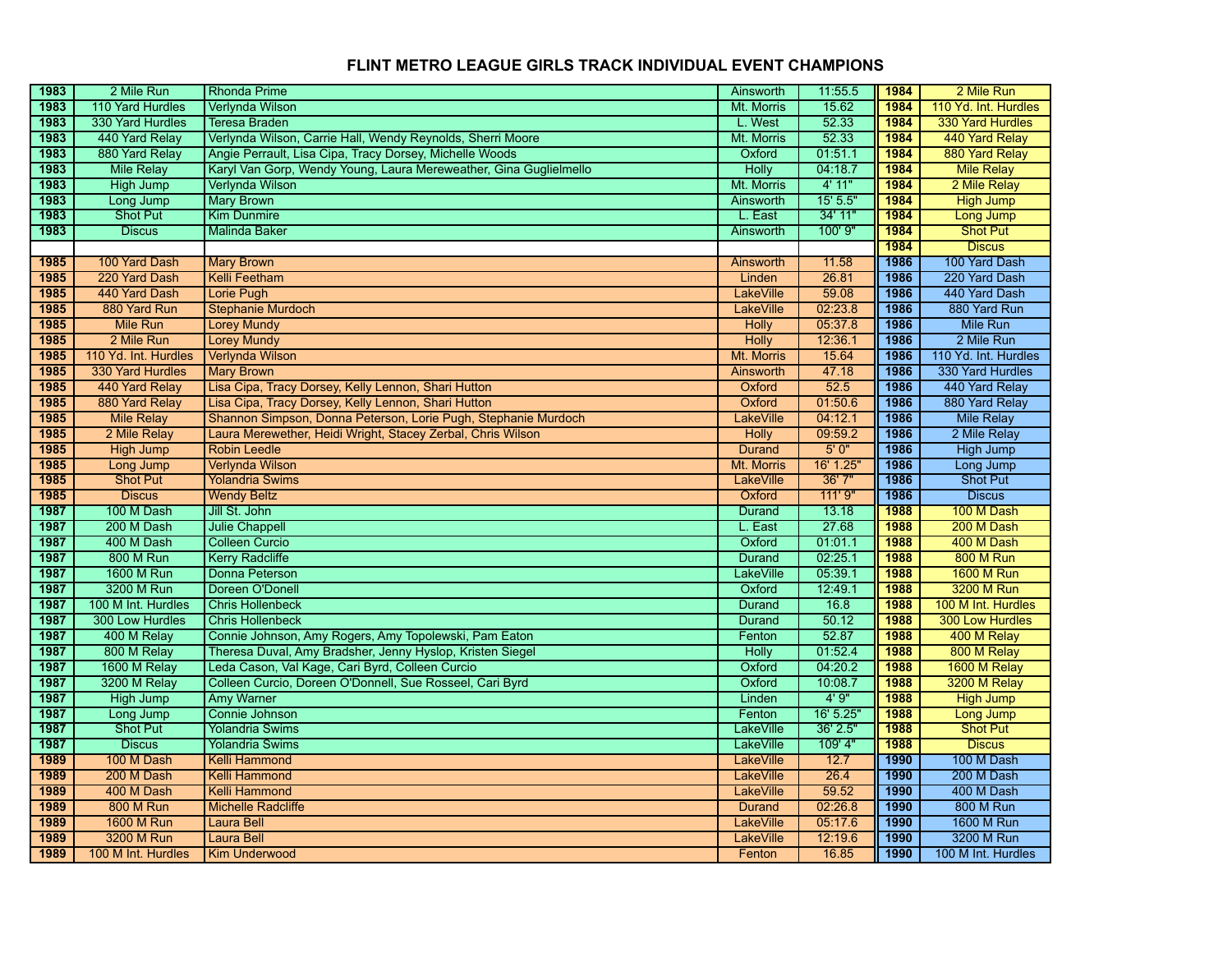| 1989         | 300 Low Hurdles                | <b>Shannon Lewis</b>                                                                 | Oxford                 | 48.29          | 1990         | 300 Low Hurdles                       |
|--------------|--------------------------------|--------------------------------------------------------------------------------------|------------------------|----------------|--------------|---------------------------------------|
| 1989         | 400 M Relay                    | Connie Johnson, Amy Rogers, Amy Topolewski, Pam Eaton                                | Fenton                 | 51.56          | 1990         | 400 M Relay                           |
| 1989         | 800 M Relay                    | Cathie Dodson, Shannon Lewis, Shannon Miller, Valerie Kage                           | Oxford                 | 01:48.5        | 1990         | 800 M Relay                           |
| 1989         | 1600 M Relay                   | Heather Sealey, Julie Root, Laura Bell, Kelli Hammond                                | <b>LakeVille</b>       | 04:16.3        | 1990         | 1600 M Relay                          |
| 1989         | 3200 M Relay                   | Emily Kaiser, Julie Root, Laura Bell, Heather Sealey                                 | <b>LakeVille</b>       | 10:15.3        | 1990         | 3200 M Relay                          |
| 1989         | <b>High Jump</b>               | <b>Sara Warner</b>                                                                   | Linden                 | 4' 10"         | 1990         | <b>High Jump</b>                      |
| 1989         | Long Jump                      | Connie Johnson                                                                       | Fenton                 | 16' 6.75"      | 1990         | Long Jump                             |
| 1989         | <b>Shot Put</b>                | <b>Karri Kuzma</b>                                                                   | <b>LakeVille</b>       | 36'3''         | 1990         | Shot Put                              |
| 1989         | <b>Discus</b>                  | <b>Karri Kuzma</b>                                                                   | <b>LakeVille</b>       | 112' 8.5'      | 1990         | <b>Discus</b>                         |
| 1991         | 100 M Dash                     | Kelli Hammond                                                                        | <b>LakeVille</b>       | 12.4           | 1992         | 100 M Dash                            |
| 1991         | 200 M Dash                     | Kelli Hammond                                                                        | LakeVille              | 25.7           | 1992         | 200 M Dash                            |
| 1991         | 400 M Dash                     | Kelli Hammond                                                                        | LakeVille              | 59.1           | 1992         | 400 M Dash                            |
| 1991         | <b>800 M Run</b>               | Laura Bell                                                                           | LakeVille              | 02:20.0        | 1992         | <b>800 M Run</b>                      |
| 1991         | <b>1600 M Run</b>              | <b>Laura Bell</b>                                                                    | <b>LakeVille</b>       | 05:11.0        | 1992         | <b>1600 M Run</b>                     |
| 1991         | 3200 M Run                     | Laura Bell                                                                           | <b>LakeVille</b>       | 12:08.2        | 1992         | 3200 M Run                            |
| 1991         | 100 M Int. Hurdles             | <b>Helen Ekleberry</b>                                                               | <b>Durand</b>          | 16.5           | 1992         | 100 M Int. Hurdles                    |
| 1991         | 300 Low Hurdles                | <b>Helen Ekleberry</b>                                                               | Durand                 | 50.1           | 1992         | <b>300 Low Hurdles</b>                |
| 1991         | 400 M Relay                    | Kari Korpalski, Michelle Brundage, Rachael Curran, Julie Russell                     | L. East                | 52.4           | 1992         | 400 M Relay                           |
| 1991         | 800 M Relay                    | Tera McClellan, Becky Ring, Laura Greyerbiehl, Kelli Hammond                         | <b>LakeVille</b>       | 01:49.0        | 1992         | 800 M Relay                           |
| 1991         | 1600 M Relay                   | Heather Belanger, Tina Havercraft, Tracy Fox, Stephanie Crelley                      | Fenton                 | 04:21.4        | 1992         | 1600 M Relay                          |
| 1991         | 3200 M Relay                   | Laura Bell, Julie Root, Emily Kaiser, Stacy Hutchcraft                               | <b>LakeVille</b>       | 10:21.0        | 1992         | 3200 M Relay                          |
| 1991         | <b>High Jump</b>               | <b>Kelly Spencer</b>                                                                 | <b>Holly</b>           | 4' 11"         | 1992         | <b>High Jump</b>                      |
| 1991         | Long Jump                      | <b>Michelle Brundage</b>                                                             | L. East                | 17' 1.75"      | 1992         | <b>Long Jump</b>                      |
| 1991         | <b>Shot Put</b>                | <b>Karri Kuzma</b>                                                                   | LakeVille              | 38'8"          | 1992         | <b>Shot Put</b>                       |
| 1991         | <b>Discus</b>                  | <b>Karri Kuzma</b>                                                                   | LakeVille              | 128'0"         | 1992         | <b>Discus</b>                         |
| 1993         | 100 M Dash                     | <b>Cynthia Smith</b>                                                                 | LakeVille              | 13.11          | 1994         | 100 M Dash                            |
|              |                                |                                                                                      |                        |                |              |                                       |
| 1993         | 200 M Dash                     | <b>Cynthia Smith</b>                                                                 | <b>LakeVille</b>       | 27.02          | 1994         | 200 M Dash                            |
| 1993         | 400 M Dash                     | <b>Krista Svetcos</b>                                                                | L. West                | 01:02.8        | 1994         | 400 M Dash                            |
| 1993         | <b>800 M Run</b>               | <b>Erin Hagstrom</b>                                                                 | Linden                 | 02:30.3        | 1994         | <b>800 M Run</b>                      |
| 1993         | <b>1600 M Run</b>              | <b>Debbie Barton</b>                                                                 | Holly                  | 05:37.2        | 1994         | 1600 M Run                            |
| 1993         | 3200 M Run                     | <b>Debbie Barton</b>                                                                 | <b>Holly</b>           | 12:07.7        | 1994         | 3200 M Run                            |
| 1993         | 100 M Int. Hurdles             | <b>Shelly Peariso</b>                                                                | <b>LakeVille</b>       | 16.45          | 1994         | 100 M Int. Hurdles                    |
| 1993         | 300 Low Hurdles                | <b>Shelly Peariso</b>                                                                | LakeVille              | 51.06          | 1994         | 300 Low Hurdles                       |
| 1993         | 400 M Relay                    | Tracy Fischer, Mary Mikulski, Rachael Curran, Kari Korpolski                         | L. East                | 52.77          | 1994         | 400 M Relay                           |
| 1993         | 800 M Relay                    | Kathy Banks, Carrie Young, Cynthia Smith, Tera McClellan                             | <b>LakeVille</b>       | 01:51.9        | 1994         | 800 M Relay                           |
| 1993         | 1600 M Relay                   | April Maidment, Jenny Mudrak, Liz Champagne, Erin Hagstrom                           | Linden                 | 04:18.2        | 1994         | 1600 M Relay                          |
| 1993         | 3200 M Relay                   | Lora Sutphin, Nikki Alexander, Stacey Hutchcraft, Jamie Root                         | <b>LakeVille</b>       | 10:20.7        | 1994         | 3200 M Relay                          |
| 1993         | <b>High Jump</b>               | <b>Tracy Fox</b>                                                                     | Fenton                 | 5'2"           | 1994         | <b>High Jump</b>                      |
| 1993         | Long Jump                      | <b>Kathy Banks</b>                                                                   | <b>LakeVille</b>       | 16' .75"       | 1994         | Long Jump                             |
| 1993         | <b>Shot Put</b>                | <b>Jamie Penrod</b>                                                                  | Oxford                 | 37' 9.5"       | 1994         | <b>Shot Put</b>                       |
| 1993         | <b>Discus</b>                  | <b>Mindi Lincoln</b>                                                                 | <b>LakeVille</b>       | 117'5''        | 1994         | <b>Discus</b>                         |
| 1995         | 100 M Dash                     | Kari Karhoff                                                                         | Durand                 | 12.82          | 1996         | 100 M Dash                            |
| 1995         | 200 M Dash                     | <b>Kari Karhoff</b>                                                                  | <b>Durand</b>          | 26.51          | 1996         | 200 M Dash                            |
| 1995         | 400 M Dash                     | Kari Karhoff                                                                         | <b>Durand</b>          | 59.53          | 1996         | 400 M Dash                            |
| 1995         | 800 M Run                      | Erin Hagstrom                                                                        | Linden                 | 02:25.9        | 1996         | <b>800 M Run</b>                      |
| 1995         | 1600 M Run                     | <b>Christine Freeman</b>                                                             | Oxford                 | 05:31.1        | 1996         | <b>1600 M Run</b>                     |
| 1995         | 3200 M Run                     | <b>Jackie Bucholz</b>                                                                | <b>Holly</b>           | 12:01.5        | 1996         | 3200 M Run                            |
| 1995         | 100 M Int. Hurdles             | <b>Rhonda Wagner</b>                                                                 | <b>LakeVille</b>       | 15.46          | 1996         | 100 M Int. Hurdles                    |
| 1995<br>1995 | 300 Low Hurdles<br>400 M Relay | <b>Krysta Thomsen</b><br>Krysta Thomsen, Amanda March, Shelly Peariso, Cynthia Smith | LakeVille<br>LakeVille | 47.73<br>52.98 | 1996<br>1996 | <b>300 Low Hurdles</b><br>400 M Relay |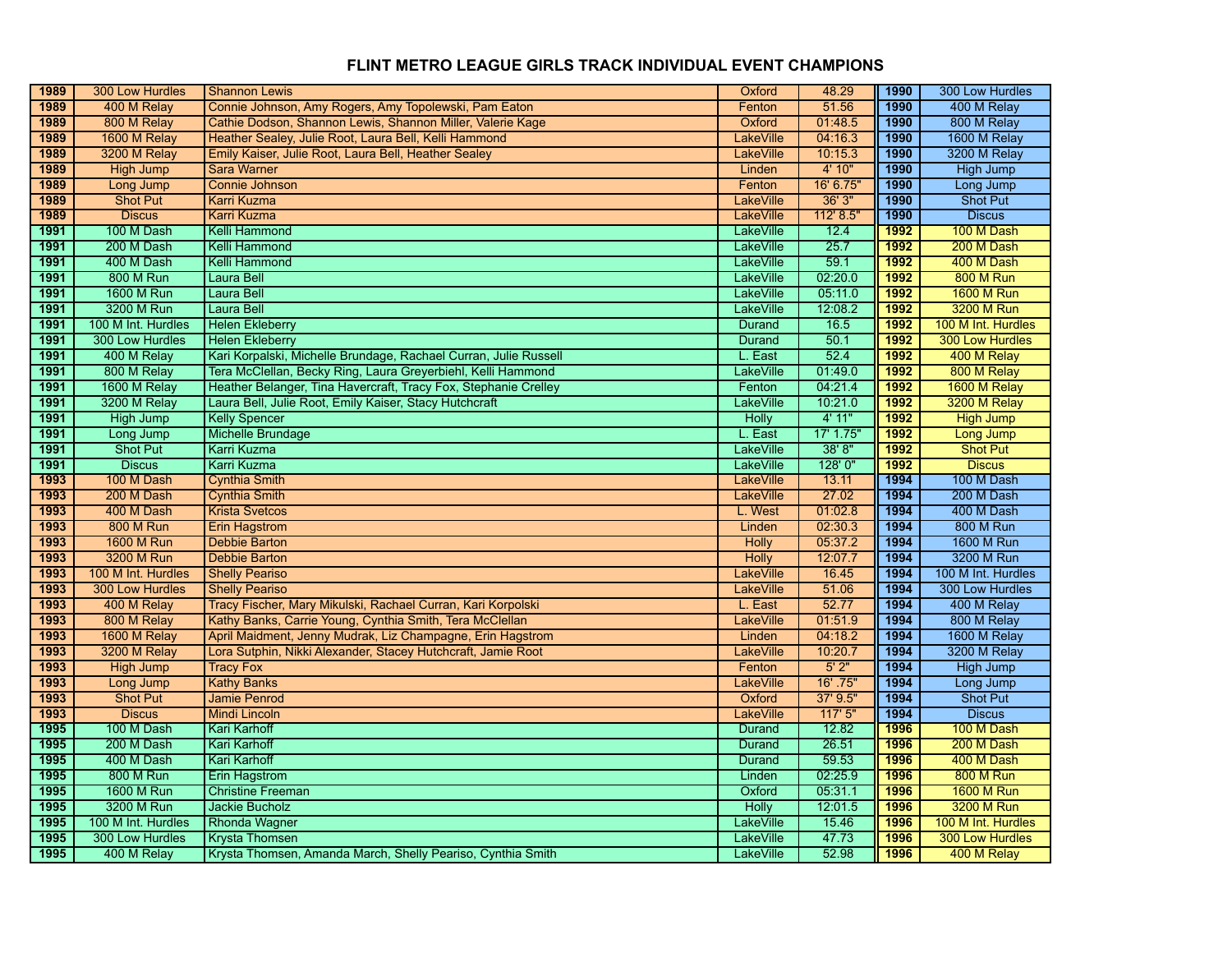| 1995 | 800 M Relay        | Krysta Thomsen, Carri Young, Shelly Peariso, Rhonda Wagner        | <b>LakeVille</b> | 01:49.1   | 1996 | 800 M Relay            |
|------|--------------------|-------------------------------------------------------------------|------------------|-----------|------|------------------------|
| 1995 | 1600 M Relay       | Carri Young, Shelly Maruszak, Cynthia Smith, Krysta Thomsen       | LakeVille        | 04:16.1   | 1996 | 1600 M Relay           |
| 1995 | 3200 M Relay       | Sarah Wilson, Lora Sutphin, Shelly Maruszak, Jen Urban            | LakeVille        | 10:18.5   | 1996 | 3200 M Relay           |
| 1995 | <b>High Jump</b>   | <b>Teressha DeRosset</b>                                          | <b>LakeVille</b> | 5'4"      | 1996 | <b>High Jump</b>       |
| 1995 | Long Jump          | <b>Rhonda Wagner</b>                                              | <b>LakeVille</b> | 16'0''    | 1996 | Long Jump              |
| 1995 | <b>Shot Put</b>    | Mindi Lincoln                                                     | <b>LakeVille</b> | 39' 1"    | 1996 | <b>Shot Put</b>        |
| 1995 | <b>Discus</b>      | <b>Mindi Lincoln</b>                                              | <b>LakeVille</b> | 125' 7.5" | 1996 | <b>Discus</b>          |
| 1997 | 100 M Dash         | <b>Toni Tolbert</b>                                               | Mt. Morris       | 12.73     | 1998 | 100 M Dash             |
| 1997 | 200 M Dash         | <b>Kari Karhoff</b>                                               | <b>Durand</b>    | 26.3      | 1998 | 200 M Dash             |
| 1997 | 400 M Dash         | <b>Shelly Marusak</b>                                             | <b>LakeVille</b> | 01:00.9   | 1998 | 400 M Dash             |
| 1997 | <b>800 M Run</b>   | <b>Dru Bishop</b>                                                 | Fenton           | 02:22.9   | 1998 | <b>800 M Run</b>       |
| 1997 | <b>1600 M Run</b>  | <b>Christine Freeman</b>                                          | Oxford           | 05:47.7   | 1998 | 1600 M Run             |
| 1997 | 3200 M Run         | <b>Jackie Bucholz</b>                                             | <b>Holly</b>     | 11:59.7   | 1998 | 3200 M Run             |
| 1997 | 100 M Int. Hurdles | <b>Teressha DeRosset</b>                                          | LakeVille        | 15.3      | 1998 | 100 M Int. Hurdles     |
| 1997 | 300 Low Hurdles    | <b>Kari Karhoff</b>                                               | Durand           | 45.2      | 1998 | 300 Low Hurdles        |
| 1997 | 400 M Relay        | Erin McCabe, Sheena Harrison, Kelly Feurstein, Elizabeth Beck     | Fenton           | 52.81     | 1998 | 400 M Relay            |
| 1997 | 800 M Relay        | Dru Bishop, Erin Morris, Elizabeth Beck, Erin McCabe              | Fenton           | 01:51.8   | 1998 | 800 M Relay            |
| 1997 | 1600 M Relay       | Amanda March, Shellie Maruszak, Laura Mydock, Teressha DeRossett  | <b>LakeVille</b> | 04:14.2   | 1998 | 1600 M Relay           |
| 1997 | 3200 M Relay       | Karen LeRoy, Katie Bowden, Becky Keller, Christine Freeman        | Oxford           | 10:24.5   | 1998 | 3200 M Relay           |
| 1997 | <b>High Jump</b>   | <b>Teressha DeRosset</b>                                          | <b>LakeVille</b> | 5'3''     | 1998 | High Jump              |
| 1997 | Long Jump          | <b>Kari Karhoff</b>                                               | <b>Durand</b>    | 17'7.5''  | 1998 | Long Jump              |
| 1997 | <b>Shot Put</b>    | <b>Elizabeth McKinnon</b>                                         | Oxford           | 35' 3.5"  | 1998 | <b>Pole Vault</b>      |
| 1997 | <b>Discus</b>      | <b>Jodi Kennedy</b>                                               | <b>LakeVille</b> | 112' 8''  | 1998 | <b>Shot Put</b>        |
|      |                    |                                                                   |                  |           | 1998 | <b>Discus</b>          |
| 1999 | 100 M Dash         | <b>Toni Tolbert</b>                                               | Mt. Morris       | 12.56     | 2000 | 100 M Dash             |
| 1999 | 200 M Dash         | <b>Toni Tolbert</b>                                               | Mt. Morris       | 26.21     | 2000 | 200 M Dash             |
| 1999 | 400 M Dash         | <b>Andrea Masher</b>                                              | Fenton           | 01:00.2   | 2000 | 400 M Dash             |
| 1999 | <b>800 M Run</b>   | <b>Karen LeRoy</b>                                                | Oxford           | 02:25.1   | 2000 | <b>800 M Run</b>       |
| 1999 | 1600 M Run         | <b>Karen LeRov</b>                                                | Oxford           | 05:29.8   | 2000 | <b>1600 M Run</b>      |
| 1999 | 3200 M Run         | <b>Karen LeRoy</b>                                                | Oxford           | 12:10.3   | 2000 | 3200 M Run             |
| 1999 | 100 M Int. Hurdles | <b>Lauren Simpson</b>                                             | Linden           | 16.17     | 2000 | 100 M Int. Hurdles     |
| 1999 | 300 Low Hurdles    | <b>Becca Moller</b>                                               | LakeVille        | 49.12     | 2000 | <b>300 Low Hurdles</b> |
| 1999 | 400 M Relay        | Erin McCabe, Erin Morris, Erin Kirkland, Shae Newcombe            | Fenton           | 54.15     | 2000 | 400 M Relay            |
| 1999 | 800 M Relay        | Tiffany Burk, Alicia Watkins, Jenny Tschirhart, Amber Hardenbough | Holly            | 01:51.7   | 2000 | 800 M Relay            |
| 1999 | 1600 M Relay       | Tiffany Burt, Kristine Raffina, Sarah Romanski, Jenny Tschirhart  | <b>Holly</b>     | 04:19.4   | 2000 | 1600 M Relay           |
| 1999 | 3200 M Relay       | Stephanie Hajac, Mary Bracciano, Erin Walsh, Dru Bishop           | Fenton           | 10:14.9   | 2000 | 3200 M Relay           |
| 1999 | <b>High Jump</b>   | <b>Lauren Simpson</b>                                             | Linden           | 4'9''     | 2000 | <b>High Jump</b>       |
| 1999 | Long Jump          | <b>Elizabeth Beck</b>                                             | Fenton           | 15' 9.5"  | 2000 | Long Jump              |
| 1999 | <b>Pole Vault</b>  | <b>Tina Brackney</b>                                              | Linden           | 9'0''     | 2000 | <b>Pole Vault</b>      |
| 1999 | <b>Shot Put</b>    | Elizabeth McKinnon                                                | Oxford           | 39' 10"   | 2000 | <b>Shot Put</b>        |
| 1999 | <b>Discus</b>      | <b>Angie Govette</b>                                              | LakeVille        | 117'0''   | 2000 | <b>Discus</b>          |
| 2001 | 100 M Dash         | <b>Kate Dolata</b>                                                | Linden           | 13.3      | 2002 | 100 M Dash             |
| 2001 | 200 M Dash         | <b>Kate Dolata</b>                                                | Linden           | 26.9      | 2002 | 200 M Dash             |
| 2001 | 400 M Dash         | <b>Caryn Inman</b>                                                | Oxford           | 01:01.2   | 2002 | 400 M Dash             |
| 2001 | <b>800 M Run</b>   | <b>Stephanie Hajec</b>                                            | Fenton           | 02:32.4   | 2002 | <b>800 M Run</b>       |
| 2001 | <b>1600 M Run</b>  | <b>Rachel Gutierrez</b>                                           | Linden           | 05:39.2   | 2002 | 1600 M Run             |
| 2001 | 3200 M Run         | <b>Rachel Gutierrez</b>                                           | Linden           | 12:20.1   | 2002 | 3200 M Run             |
| 2001 | 100 M Int. Hurdles | <b>Amber Kier</b>                                                 | <b>Holly</b>     | 16.3      | 2002 | 100 M Int. Hurdles     |
| 2001 | 300 Low Hurdles    | <b>Shae Newcomb</b>                                               | Fenton           | 47.4      | 2002 | 300 Low Hurdles        |
| 2001 | 400 M Relay        | Maggie Tiernan, Kayla Swanson, Faye Corning, Renae Remillard      | Fenton           | 53.7      | 2002 | 400 M Relay            |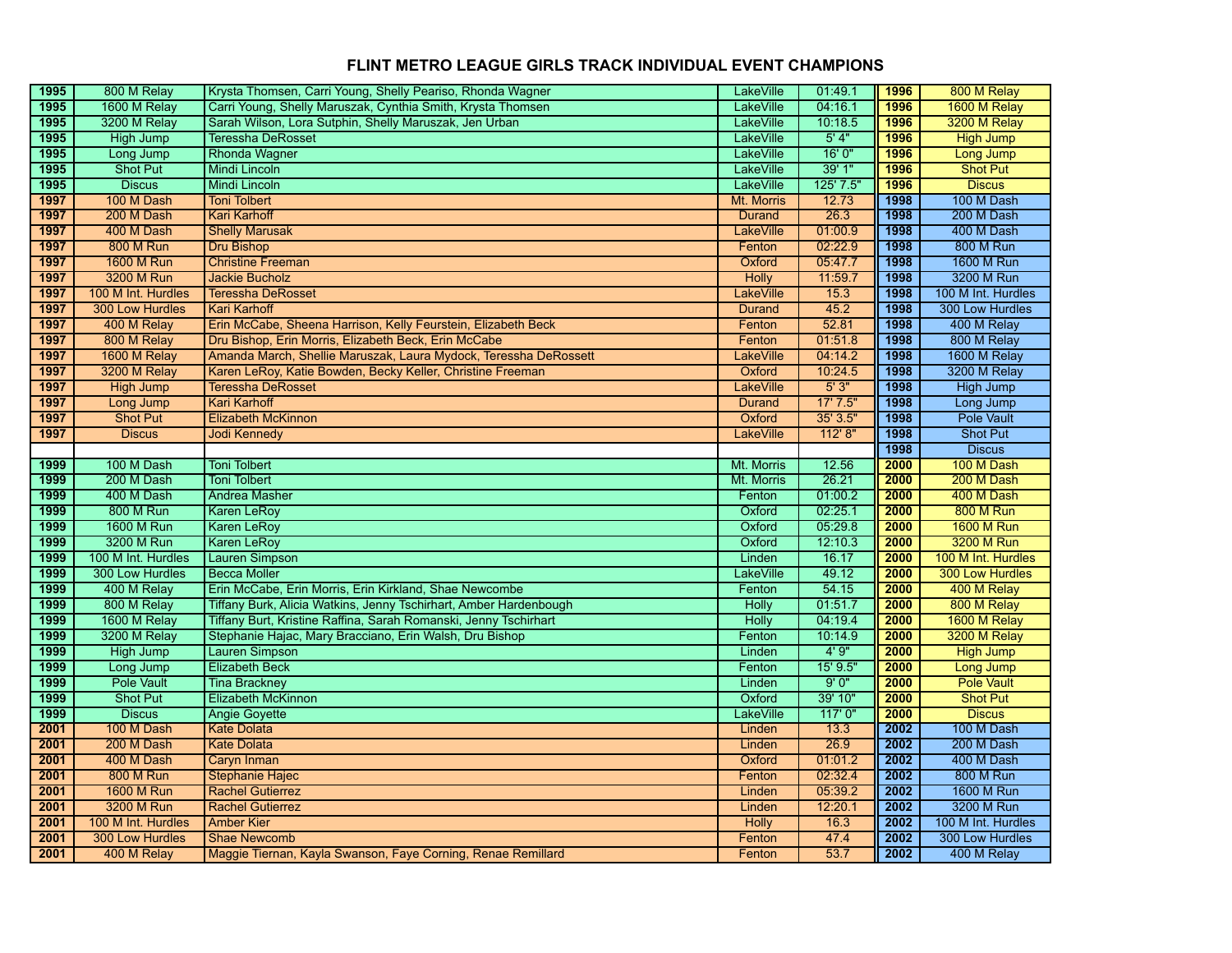| 2001<br>2001 | 800 M Relay                    | Shayla Hamblin, Alisha Watkins, Sarah Beck, Amber Kier                                                                              | Holly                            | 01:50.5            | 2002         | 800 M Relay                    |
|--------------|--------------------------------|-------------------------------------------------------------------------------------------------------------------------------------|----------------------------------|--------------------|--------------|--------------------------------|
| 2001         | 1600 M Relay<br>3200 M Relay   | Theresa Minor, Payge Salquist, Megan McTaggert, Caryn Inman<br>Michelle Jackson, Caitlin Moffitt, Kelly Cichoracki, Danielle Elwood | Oxford<br>L. West                | 04:16.6<br>10:33.5 | 2002<br>2002 | 1600 M Relay<br>3200 M Relay   |
| 2001         |                                |                                                                                                                                     |                                  | 5'0''              | 2002         |                                |
|              | <b>High Jump</b>               | <b>Taylor Twite</b>                                                                                                                 | L. East                          | 15' 10"            | 2002         | High Jump                      |
| 2001<br>2001 | Long Jump<br><b>Pole Vault</b> | <b>Alicia Watkins</b>                                                                                                               | <b>Holly</b><br><b>LakeVille</b> | 9'0''              | 2002         | Long Jump<br><b>Pole Vault</b> |
|              |                                | <b>Katie Hopkins</b>                                                                                                                |                                  |                    |              |                                |
| 2001         | <b>Shot Put</b>                | <b>Emily Sharp</b>                                                                                                                  | Fenton                           | 38' 2"<br>120' 6"  | 2002         | <b>Shot Put</b>                |
| 2001         | <b>Discus</b>                  | Morgan Acre                                                                                                                         | <b>LakeVille</b>                 |                    | 2002         | <b>Discus</b>                  |
| 2003         | 100 M Dash                     | <b>Kate Dolata</b>                                                                                                                  | Linden                           | 12.3               | 2004         | 100 M Dash                     |
| 2003         | 200 M Dash                     | <b>Kate Dolata</b>                                                                                                                  | Linden                           | 25.9               | 2004         | 200 M Dash                     |
| 2003         | 400 M Dash                     | <b>Whitney Poretta</b>                                                                                                              | L. East                          | 01:00.9            | 2004         | 400 M Dash                     |
| 2003         | 800 M Run                      | <b>Courtney Morris</b>                                                                                                              | Holly                            | 02:30.7            | 2004         | <b>800 M Run</b>               |
| 2003         | 1600 M Run                     | <b>Rachel Gutierrez</b>                                                                                                             | Linden                           | 05:34.3            | 2004         | <b>1600 M Run</b>              |
| 2003         | 3200 M Run                     | <b>Rachel Gutierrez</b>                                                                                                             | Linden                           | 12:25.1            | 2004         | 3200 M Run                     |
| 2003         | 100 M Int. Hurdles             | Andrea Hitchcock                                                                                                                    | Oxford                           | 16.3               | 2004         | 100 M Int. Hurdles             |
| 2003         | 300 Low Hurdles                | Erynne Ligeski                                                                                                                      | L. East                          | 50.0               | 2004         | 300 Low Hurdles                |
| 2003         | 400 M Relay                    | Genelle Parker, Krysten Sylva, Darci Kujawa, Theresa Miner                                                                          | Oxford                           | 51.5               | 2004         | 400 M Relay                    |
| 2003         | 800 M Relay                    | Theresa Miner, Krysten Sylva, Darci Kujawa, Caryn Inman                                                                             | Oxford                           | 01:48.2            | 2004         | 800 M Relay                    |
| 2003         | 1600 M Relay                   | Melissa Lengyel, Skye Gable, Rachel Warren, Kate Dolata                                                                             | Linden                           | 04:16.3            | 2004         | 1600 M Relay                   |
| 2003         | 3200 M Relay                   | Rachel Gutierrez, Jessica Battles, Skye Gabel, Melissa Lengyel                                                                      | Linden                           | 10:32.4            | 2004         | 3200 M Relay                   |
| 2003         | <b>High Jump</b>               | <b>Nikki Cranick</b>                                                                                                                | L. East                          | 4' 10"             | 2004         | <b>High Jump</b>               |
| 2003         | Long Jump                      | <b>Kylie Kanga</b>                                                                                                                  | <b>Brandon</b>                   | $15'$ 2.5"         | 2004         | Long Jump                      |
| 2003         | <b>Pole Vault</b>              | <b>Megan Bailey</b>                                                                                                                 | L. East                          | 8'3''              | 2004         | <b>Pole Vault</b>              |
| 2003         | <b>Shot Put</b>                | <b>Meghan Hickey</b>                                                                                                                | Oxford                           | 33'1"              | 2004         | <b>Shot Put</b>                |
| 2003         | <b>Discus</b>                  | <b>Meghan Hickey</b>                                                                                                                | Oxford                           | 113'4"             | 2004         | <b>Discus</b>                  |
| 2005         | 100 M Dash                     | <b>Krysten Sylva</b>                                                                                                                | Oxford                           | 12.0               | 2006         | 100 M Dash                     |
| 2005         | 200 M Dash                     | <b>Ashlee Eller</b>                                                                                                                 | Oxford                           | 26.54              | 2006         | 200 M Dash                     |
| 2005         | 400 M Dash                     | <b>Melissa Lengyel</b>                                                                                                              | Linden                           | 01:01.6            | 2006         | 400 M Dash                     |
| 2005         | <b>800 M Run</b>               | <b>Hannah Stone</b>                                                                                                                 | L. East                          | 02:29.7            | 2006         | <b>800 M Run</b>               |
| 2005         | <b>1600 M Run</b>              | <b>Hannah Stone</b>                                                                                                                 | L. East                          | 05:19.9            | 2006         | 1600 M Run                     |
| 2005         | 3200 M Run                     | <b>Kelly Wilson</b>                                                                                                                 | <b>Brandon</b>                   | 12:06.2            | 2006         | 3200 M Run                     |
| 2005         | 100 M Int. Hurdles             | <b>Amy Morrison</b>                                                                                                                 | Fenton                           | 15.6               | 2006         | 100 M Int. Hurdles             |
| 2005         | 300 Low Hurdles                | <b>Amie Wilson</b>                                                                                                                  | Linden                           | 49.1               | 2006         | 300 Low Hurdles                |
| 2005         | 400 M Relay                    | Krysten Sylva, Jacqui Sylva, Lauren Curtis, Deann Kujawa                                                                            | Oxford                           | 51.8               | 2006         | 400 M Relay                    |
| 2005         | 800 M Relay                    | Brittney Maher, Amy Morrison, Holly Knickerbocker, Brittany Schupbach                                                               | Fenton                           | 01:49.4            | 2006         | 800 M Relay                    |
| 2005         | 1600 M Relay                   | Paige Onweller, Hannah Stone, Sarah Nicolas, Nikki Cranick                                                                          | L. East                          | 04:17.4            | 2006         | 1600 M Relay                   |
| 2005         | 3200 M Relay                   | Kayla Duke, Carley Burger, Kathryn Mangapora, Melissa Lengyel                                                                       | Linden                           | 09:57.7            | 2006         | 3200 M Relay                   |
| 2005         | High Jump                      | Savannah Stedman                                                                                                                    | <b>Brandon</b>                   | 5'0''              | 2006         | High Jump                      |
| 2005         | Long Jump                      | <b>Emily Arms</b>                                                                                                                   | L. West                          | 15'3''             | 2006         | Long Jump                      |
| 2005         | <b>Pole Vault</b>              | <b>Amy Morrison</b>                                                                                                                 | Fenton                           | 10'0''             | 2006         | <b>Pole Vault</b>              |
| 2005         | <b>Shot Put</b>                | <b>Sarah Bond</b>                                                                                                                   | <b>Brandon</b>                   | 35'5''             | 2006         | <b>Shot Put</b>                |
| 2005         | <b>Discus</b>                  | <b>Sarah Bond</b>                                                                                                                   | <b>Brandon</b>                   | 119'7"             | 2006         | <b>Discus</b>                  |
| 2007         | 100 M Dash                     | <b>Angie Brooks</b>                                                                                                                 | <b>Brandon</b>                   | 12.8               | 2008         | 100 M Dash                     |
| 2007         | 200 M Dash                     | <b>Angie Brooks</b>                                                                                                                 | <b>Brandon</b>                   | 26.5               | 2008         | 200 M Dash                     |
| 2007         | 400 M Dash                     | <b>Angie Brooks</b>                                                                                                                 | <b>Brandon</b>                   | 59.2               | 2008         | 400 M Dash                     |
| 2007         | 800 M Run                      | <b>Paige Onweller</b>                                                                                                               | L. East                          | 02:27.9            | 2008         | <b>800 M Run</b>               |
| 2007         | <b>1600 M Run</b>              | <b>Rachel Reyna</b>                                                                                                                 | Sw. Creek                        | 06:06.6            | 2008         | <b>1600 M Run</b>              |
| 2007         | 3200 M Run                     | <b>Kayla Duke</b>                                                                                                                   | Linden                           | 12:05.5            | 2008         | 3200 M Run                     |
| 2007         | 100 M Int. Hurdles             | <b>Amy Morrison</b>                                                                                                                 | Fenton                           | 15.4               | 2008         | 100 M Int. Hurdles             |
| 2007         | 300 Low Hurdles                | Kate Wolanin                                                                                                                        | Oxford                           | 47.1               | 2008         | <b>300 Low Hurdles</b>         |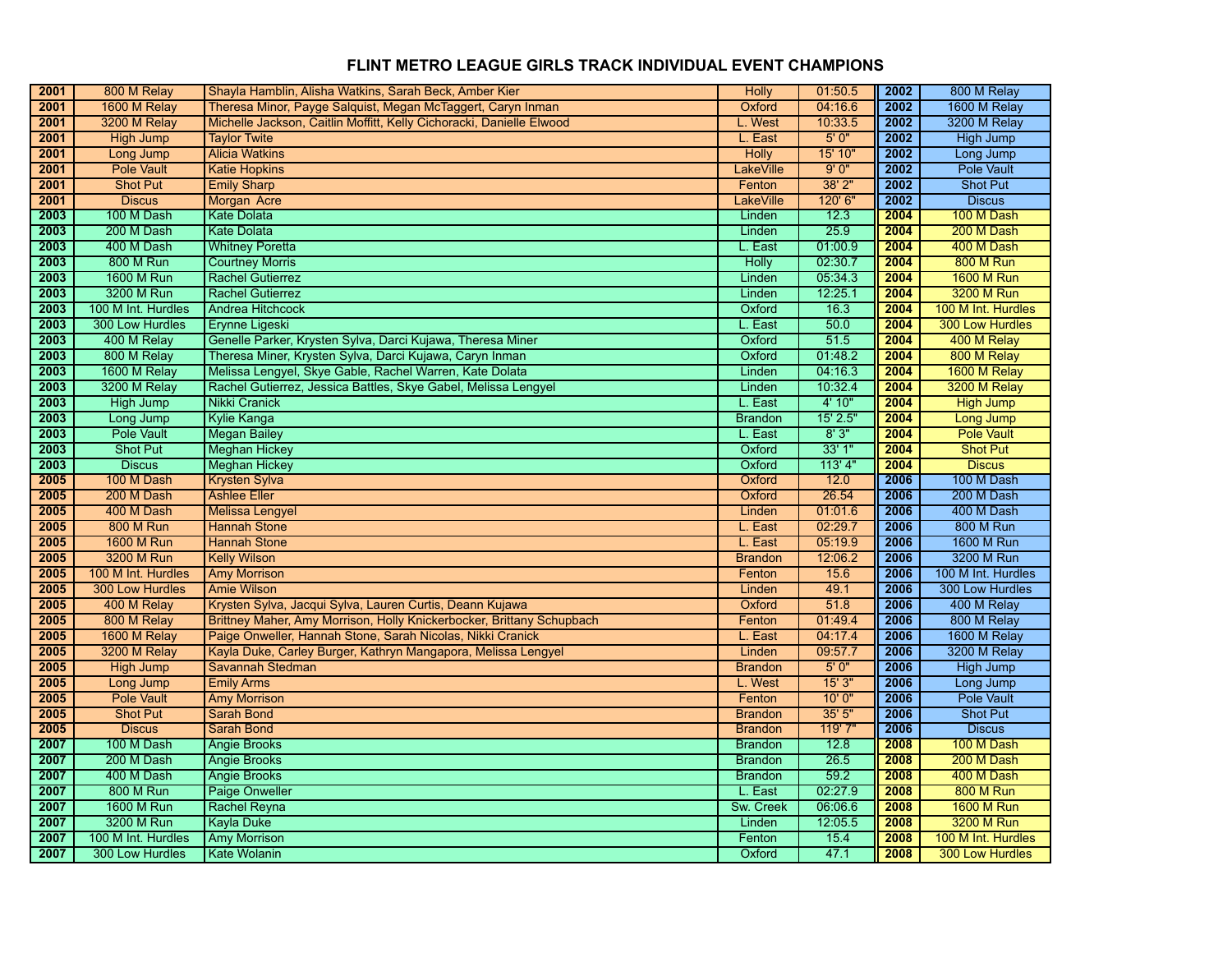| 2007         | 400 M Relay                      | Jamilla Richardson, Jill Brendel, Coleen Brendel, Angie Brooks            | <b>Brandon</b>           | 51.9             | 2008         | 400 M Relay                      |
|--------------|----------------------------------|---------------------------------------------------------------------------|--------------------------|------------------|--------------|----------------------------------|
| 2007         | 800 M Relay                      | Tiara Tatarczuk, Jacqui Sylva, Ashlee Morgan-Eller, Keeona Ives           | Oxford                   | 01:49.2          | 2008         | 800 M Relay                      |
| 2007         | 1600 M Relay                     | Kate Wolanin, Shannon Seeley, Tiara Tatarczuk, Hannah George              | Oxford                   | 04:17.1          | 2008         | 1600 M Relay                     |
| 2007         | 3200 M Relay                     | Sarah Eldon, Kristen Williams, Megan McCoy, Heather Lauwers               | <b>Brandon</b>           | 10:24.7          | 2008         | 3200 M Relay                     |
| 2007         | <b>High Jump</b>                 | Sarah Jones                                                               | <b>Brandon</b>           | 5'2"             | 2008         | <b>High Jump</b>                 |
| 2007         | Long Jump                        | <b>Jackie Coon</b>                                                        | Linden                   | 15' 11"          | 2008         | Long Jump                        |
| 2007         | <b>Pole Vault</b>                | <b>Amy Morrison</b>                                                       | Fenton                   | 12'1''           | 2008         | <b>Pole Vault</b>                |
| 2007         | <b>Shot Put</b>                  | <b>Sarah Privette</b>                                                     | <b>Brandon</b>           | 36'9''           | 2008         | <b>Shot Put</b>                  |
| 2007         | <b>Discus</b>                    | Savannah Stedman                                                          | <b>Brandon</b>           | 106' 4"          | 2008         | <b>Discus</b>                    |
| 2009         | 100 M Dash                       | <b>Mariah Ridal</b>                                                       | <b>Holly</b>             | 12.9             | 2010         | 100 M Dash                       |
| 2009         | 200 M Dash                       | <b>Mariah Ridal</b>                                                       | <b>Holly</b>             | 26.11            | 2010         | 200 M Dash                       |
| 2009         | 400 M Dash                       | <b>Hannah George</b>                                                      | Oxford                   | 01:00.4          | 2010         | 400 M Dash                       |
| 2009         | <b>800 M Run</b>                 | <b>Destinee Lukiankoff</b>                                                | <b>Holly</b>             | 02:31.9          | 2010         | <b>800 M Run</b>                 |
| 2009         | <b>1600 M Run</b>                | <b>Taylor Thorpe</b>                                                      | Fenton                   | 05:35.5          | 2010         | <b>1600 M Run</b>                |
| 2009         | 3200 M Run                       | Casey Campbell                                                            | Sw. Creek                | 12:14.2          | 2010         | 3200 M Run                       |
| 2009         | 100 M Int. Hurdles               | <b>Kate Wolanin</b>                                                       | Oxford                   | 15.74            | 2010         | 100 M Int. Hurdles               |
| 2009         | <b>300 Low Hurdles</b>           | <b>Kate Wolanin</b>                                                       | Oxford                   | 47.81            | 2010         | 300 Low Hurdles                  |
| 2009         | 400 M Relay                      | Keera Colson, Mariah Ridal, Renita Wingate, Maura Casey                   | Holly                    | 51.08            | 2010         | 400 M Relay                      |
| 2009         | 800 M Relay                      | Emily Tysick, Ashlee Eisinger, Cassie Ciaravino, Stephanie Morris         | L. East                  | 01:49.5          | 2010         | 800 M Relay                      |
| 2009         | 1600 M Relay                     | Kate Wolanin, Megan Seeley, Shannon Seeley, Hannah George                 | Oxford                   | 04:14.3          | 2010         | 1600 M Relay                     |
| 2009         | 3200 M Relay                     | Destinee Lukinakoff, Rachel Derocher, Breanna Konopitski, Amanda Garrison | <b>Holly</b>             | 10:10            | 2010         | 3200 M Relay                     |
| 2009         | <b>High Jump</b>                 | Tara Wasylyshyn                                                           | Linden                   | 5'2"             | 2010         | <b>High Jump</b>                 |
| 2009         | Long Jump                        | <b>Mariah Ridal</b>                                                       | <b>Holly</b>             | 16'1"            | 2010         | Long Jump                        |
| 2009         | <b>Pole Vault</b>                | <b>Katherine Bosetti</b>                                                  | Oxford                   | 9'6''            | 2010         | <b>Pole Vault</b>                |
| 2009         | <b>Shot Put</b>                  | <b>Sarah Privette</b>                                                     | <b>Brandon</b>           | 36'10"           | 2010         | <b>Shot Put</b>                  |
| 2009         | <b>Discus</b>                    | <b>Sarah Privette</b>                                                     | <b>Brandon</b>           | 115'10"          | 2010         | <b>Discus</b>                    |
|              |                                  |                                                                           |                          |                  |              |                                  |
| 2011         | 100 M Dash                       | <b>Tiffany Owens</b>                                                      | <b>Brandon</b>           | 12.59            | 2012         | 100 M Dash                       |
| 2011         | 200 M Dash                       | <b>Shae Batten</b>                                                        | Kearsley                 | 27.38            | 2012         | 200 M Dash                       |
| 2011         | 400 M Dash                       | <b>Mariah Ridal</b>                                                       | <b>Holly</b>             | 01:03.5          | 2012         | 400 M Dash                       |
| 2011         | <b>800 M Run</b>                 | <b>Melissa Bott</b>                                                       | <b>Holly</b>             | 02:30.2          | 2012         | <b>800 M Run</b>                 |
| 2011         | <b>1600 M Run</b>                | <b>Casey Campbell</b>                                                     | Sw. Creek                | 05:32.8          | 2012         | <b>1600 M Run</b>                |
| 2011         | 3200 M Run                       | <b>Sydney Elmer</b>                                                       | Linden                   | 12:11.9          | 2012         | 3200 M Run                       |
| 2011         | 100 M Int. Hurdles               | <b>Shae Batten</b>                                                        | Kearsley                 | 16.0             | 2012         | 100 M Int. Hurdles               |
| 2011         | 300 Low Hurdles                  | <b>Shae Batten</b>                                                        | Kearsley                 | 51.25            | 2012         | <b>300 Low Hurdles</b>           |
| 2011         | 400 M Relay                      | Meredith Brown, Lauren Davis, Emily Bemis, Alessandra Kozlowski           | Fenton                   | 54.61            | 2012         | 400 M Relay                      |
| 2011         | 800 M Relay                      | Tiffani Owens, Jayona Dent, Ashlee Roussey, Danielle Kasper               | <b>Brandon</b>           | 01:54.6          | 2012         | 800 M Relay                      |
| 2011         | 1600 M Relay                     | Melissa Bott, Tatum Harmon, Paige McElroy, Mariah Ridal                   | <b>Holly</b>             | 04:25.5          | 2012         | 1600 M Relay                     |
| 2011         | 3200 M Relay                     | Melissa Bott, Rachel Derocher, Mariah Ridal, Abby Lewandowski             | <b>Holly</b>             | 10:07.5          | 2012         | 3200 M Relay                     |
| 2011         | <b>High Jump</b>                 | Samantha Rubick                                                           | L. East                  | 4'8''            | 2012         | <b>High Jump</b>                 |
| 2011         | Long Jump                        | <b>Meredith Brown</b>                                                     | Fenton                   | 15'5''           | 2012         | Long Jump                        |
| 2011         | Pole Vault*                      | Rachel Domagalski                                                         | <b>Holly</b>             | 9'0''            | 2012         | <b>Pole Vault</b>                |
| 2011         | <b>Shot Put</b>                  | <b>Elizabeth Hawley</b>                                                   | <b>Holly</b>             | 33'2"            | 2012         | <b>Shot Put</b>                  |
| 2011         | <b>Discus</b>                    | Jenna Mitchell                                                            | Holly                    | 116' 1"          | 2012         | <b>Discus</b>                    |
| 2013         | 100 M Dash                       | Jayona Dent                                                               | <b>Brandon</b>           | 13.03            | 2014         | 100 M Dash                       |
| 2013         | 200 M Dash                       | <b>Ellen Sage</b>                                                         | Fenton                   | 27.29            | 2014         | 200 M Dash                       |
| 2013         | 400 M Dash                       | <b>Emily Bemis</b>                                                        | Fenton                   | 01:00.9          | 2014         | 400 M Dash                       |
| 2013         | <b>800 M Run</b>                 | <b>Charlotte Ruffini</b>                                                  | <b>Holly</b>             | 02:33.2          | 2014         | <b>800 M Run</b>                 |
| 2013         | <b>1600 M Run</b>                | <b>Sydney Elmer</b>                                                       | Linden                   | 05:19.9          | 2014         | <b>1600 M Run</b>                |
| 2013<br>2013 | 3200 M Run<br>100 M Int. Hurdles | <b>Sydney Elmer</b><br><b>Taylor Rieves</b>                               | Linden<br><b>Brandon</b> | 12:11.8<br>16.04 | 2014<br>2014 | 3200 M Run<br>100 M Int. Hurdles |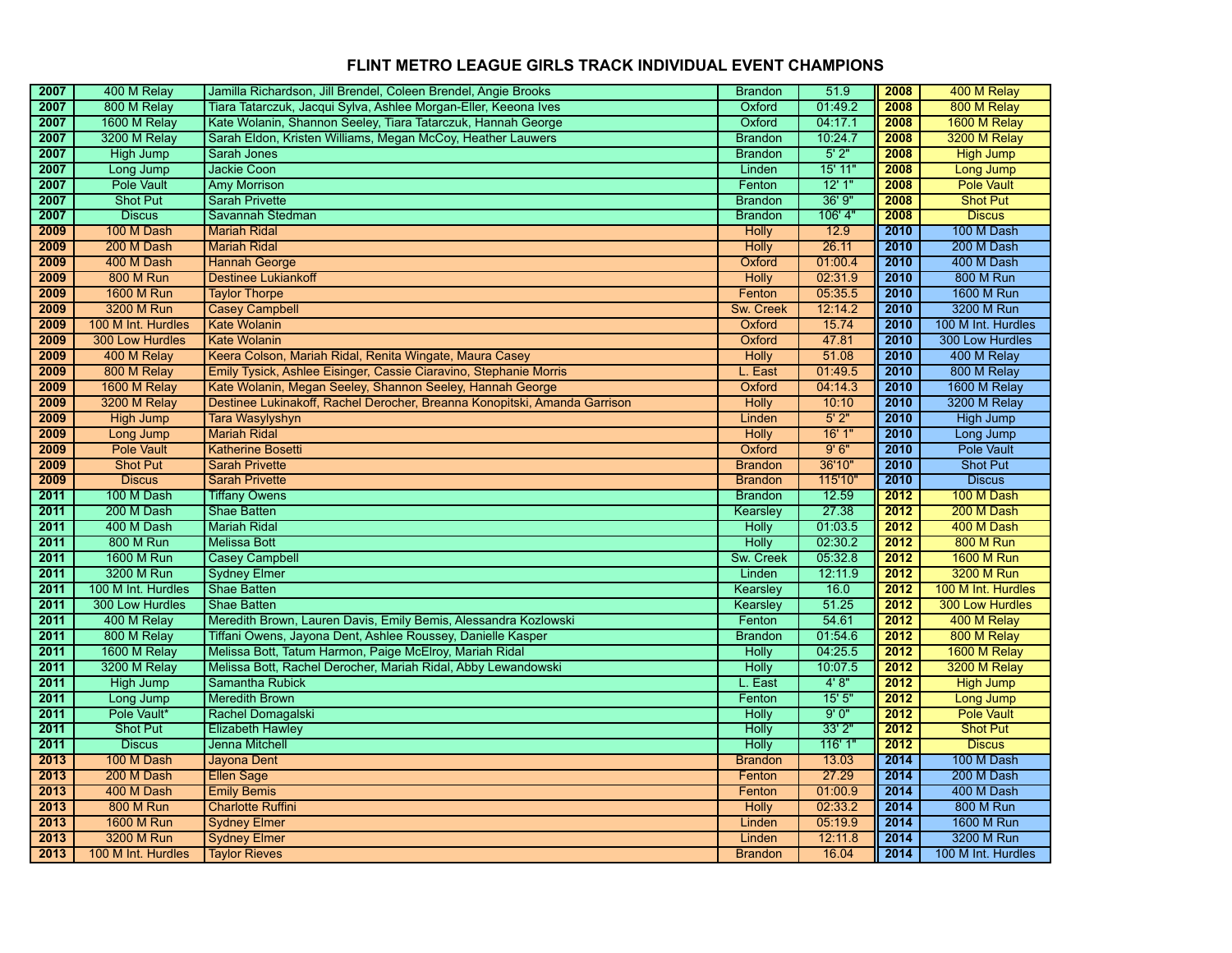| 2013 | 300 Low Hurdles    | Angela Ciaravino                                                    | L. East          | 47.92     | 2014 | 300 Low Hurdles         |
|------|--------------------|---------------------------------------------------------------------|------------------|-----------|------|-------------------------|
| 2013 | 400 M Relay        | Jayona Dent, Ashlee Roussey, Kierra Johnson, Cyonna Rush            | <b>Brandon</b>   | 51.21     | 2014 | 400 M Relay             |
| 2013 | 800 M Relay        | Jayona Dent, Kierra Johnson, Cyonna Rush, Ashlee Roussey            | <b>Brandon</b>   | 01:46.7   | 2014 | 800 M Relay             |
| 2013 | 1600 M Relay       | Kelly Ray, Kaitlyn Smith, Korlyn Kesteloot, Tatum Harmon            | <b>Holly</b>     | 04:09.7   | 2014 | 1600 M Relay            |
| 2013 | 3200 M Relay       | Kaitlyn Smith, Abby Brown, Courtney Kettle, Maggie Schneider        | <b>Holly</b>     | 10:08.8   | 2014 | 3200 M Relay            |
| 2013 | <b>High Jump</b>   | Angela Ciaravino                                                    | L. East          | 5'2"      | 2014 | High Jump               |
| 2013 | Long Jump          | <b>Madison Pierce</b>                                               | <b>Brandon</b>   | 16' 9.5"  | 2014 | Long Jump               |
| 2013 | Pole Vault         | <b>Olivia Parry</b>                                                 | <b>Brandon</b>   | $10'$ 4"  | 2014 | <b>Pole Vault</b>       |
| 2013 | <b>Shot Put</b>    | <b>Niki Sargent</b>                                                 | Linden           | 41'0''    | 2014 | <b>Shot Put</b>         |
| 2013 | <b>Discus</b>      | <b>Kayla Briscoe</b>                                                | Linden           | 103' 11"  | 2014 | <b>Discus</b>           |
| 2015 | 100 M Dash         | <b>Madison Pierce</b>                                               | <b>Brandon</b>   | 12.73     | 2016 | 100 M Dash              |
| 2015 | 200 M Dash         | <b>Bre Perry</b>                                                    | Flushing         | 26.68     |      | 2016 200 M Dash         |
| 2015 | 400 M Dash         | <b>Jadyn Fuerst</b>                                                 | Flushing         | 01:00.1   |      | 2016 400 M Dash         |
| 2015 | 800 M Run          | Samantha Tschirhart                                                 | Holly            | 02:25.0   |      | 2016 800 M Run          |
| 2015 | 1600 M Run         | <b>Addie May</b>                                                    | Flushing         | 05:12.2   | 2016 | 1600 M Run              |
| 2015 | 3200 M Run         | <b>Addie May</b>                                                    | Flushing         | 11:40.2   |      | 2016 3200 M Run         |
| 2015 | 100 M Int. Hurdles | <b>Taylor Rieves</b>                                                | <b>Brandon</b>   | 15.68     |      | 2016 100 M Int. Hurdles |
| 2015 | 300 Low Hurdles    | <b>Alia Frederick</b>                                               | Linden           | 48        |      | 2016 300 Low Hurdles    |
| 2015 | 400 M Relay        | Cyonna Rush, Chelsea Cooks, Madison Pierce, Taylor Rieves           | <b>Brandon</b>   | 50.77     |      | 2016 400 M Relay        |
| 2015 | 800 M Relay        | Hannah Sage, Madaline Hall, Emily Kinser, Zeinab Torabi             | Fenton           | 01:49.9   |      | 2016 800 M Relay        |
| 2015 | 1600 M Relay       | Bella Blank, Madison Piet, Breyanna Turnipseed, Alia Frederick      | Linden           | 04:12.5   | 2016 | 1600 M Relay            |
| 2015 | 3200 M Relay       | Jaydn Fuerst, Addie May, Lexi Draheim, Jessi Lindstrom              | Flushing         | 09:47.4   |      | 2016 3200 M Relay       |
| 2015 | <b>High Jump</b>   | <b>Bre Perry</b>                                                    | Flushing         | 5'2"      |      | 2016 High Jump          |
| 2015 | Long Jump          | <b>Madaline Hall</b>                                                | Fenton           | 17' 4.75" |      | 2016 Long Jump          |
| 2015 | <b>Pole Vault</b>  | <b>Madison Pierce</b>                                               | <b>Brandon</b>   | 10'0''    |      | 2016 Pole Vault         |
| 2015 | <b>Shot Put</b>    | <b>Emily Alvaredo</b>                                               | <b>Holly</b>     | 37'7.5''  |      | 2016 Shot Put           |
| 2015 | <b>Discus</b>      | <b>Emily Alvaredo</b>                                               | <b>Holly</b>     | 110'5"    | 2016 | <b>Discus</b>           |
| 2017 | 100 M Dash         | <b>Madaline Hall</b>                                                | Fenton           | 12.48     | 2018 | 100 M Dash              |
| 2017 | 200 M Dash         | <b>Madaline Hall</b>                                                | Fenton           | 26.35     | 2018 | 200 M Dash              |
| 2017 | 400 M Dash         | <b>Alia Frederick</b>                                               | Linden           | 59.8      | 2018 | 400 M Dash              |
| 2017 | <b>800 M Run</b>   | Jenna Keiser                                                        | Fenton           | 2:27.37   | 2018 | <b>800 M Run</b>        |
| 2017 | <b>1600 M Run</b>  | <b>Jessi Lindstrom</b>                                              | <b>Flushing</b>  | 5:23.04   | 2018 | 1600 M Run              |
| 2017 | 3200 M Run         | <b>Jessi Lindstrom</b>                                              | <b>Flushing</b>  | 11:37.59  | 2018 | 3200 M Run              |
| 2017 | 100 M Int. Hurdles | <b>Alia Frederick</b>                                               | Linden           | 15.76     | 2018 | 110 High Hurdles        |
| 2017 | 300 Low Hurdles    | <b>Alia Frederick</b>                                               | Linden           | 46.82     | 2018 | 300 Int. Hurdles        |
| 2017 | 400 M Relay        | Cassandra Campbell, Kiley Aldred, Hannah Chapin, Madaline Hall      | Fenton           | 50.77     | 2018 | 400 M Relay             |
| 2017 | 800 M Relay        | Izzy Carlyon, Melissa Reynolds, Jakara Edwards-House, Breanna Perry | <b>Flushing</b>  | 1:47.62   | 2018 | 800 M Relay             |
| 2017 | 1600 M Relay       | Jenna Keiser, Alexa Keiser, Cambria Tiemann, Brenna Bleicher        | Fenton           | 4:18.48   | 2018 | 1600 M Relay            |
| 2017 | 3200 M Relay       | Brenna Bleicher, Jenna Keiser, Alexa Keiser, Cambria Tiemann        | Fenton           | 9:35.17   | 2018 | 3200 M Relay            |
| 2017 | <b>High Jump</b>   | <b>Breanna Perry</b>                                                | <b>Flushing</b>  | 5'4"      | 2018 | High Jump               |
| 2017 | Long Jump          | <b>Madaline Hall</b>                                                | Fenton           | 17'0''    | 2018 | Long Jump               |
| 2017 | <b>Pole Vault</b>  | <b>Tricia Pierce</b>                                                | <b>Brandon</b>   | 10'6"     | 2018 | Pole Vault              |
| 2017 | <b>Shot Put</b>    | <b>Annie Miller</b>                                                 | <b>Sw. Creek</b> | 38' 10.5" | 2018 | <b>Shot Put</b>         |
| 2017 | <b>Discus</b>      | <b>Annie Miller</b>                                                 | <b>Sw. Creek</b> | 126'5''   | 2018 | <b>Discus</b>           |
| 2018 | 100 M Dash         | Demetria Royster                                                    | Flushing         | 12.98     |      |                         |
| 2018 | 200 M Dash         | <b>Cassandra Campbell</b>                                           | Fenton           | 26.6      |      |                         |
| 2018 | 400 M Dash         | <b>Asia Smith</b>                                                   | Flushing         | 60.02     |      |                         |
| 2018 | 800 M Run          | <b>Thailyia Christensen</b>                                         | Flushing         | 2:26.13   |      |                         |
| 2018 | <b>1600 M Run</b>  | <b>Alexa Keiser</b>                                                 | Fenton           | 5:00.06   |      |                         |
| 2018 | 3200 M Run         | <b>Alexa Keiser</b>                                                 | Fenton           | 11:59.40  |      |                         |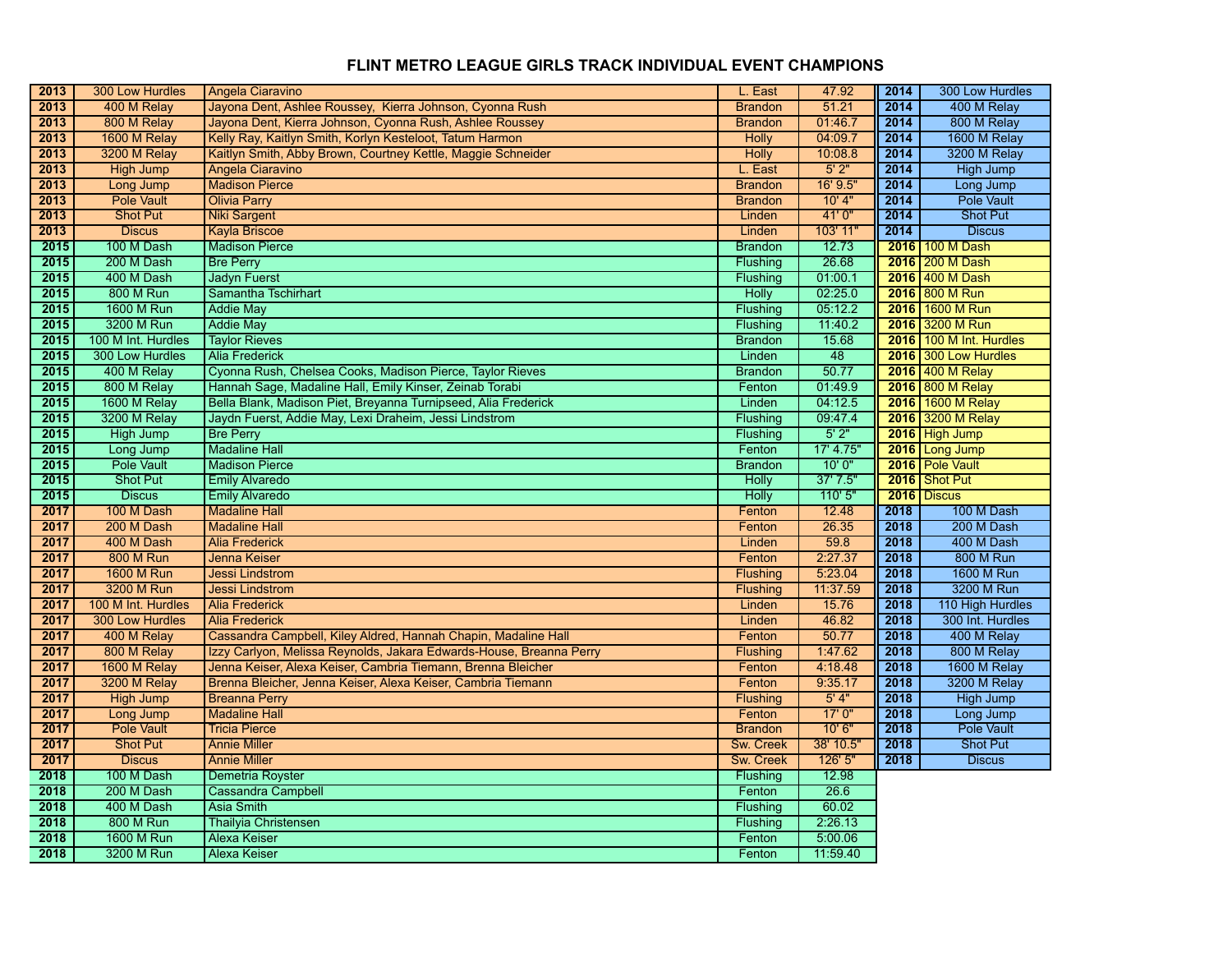| 2018 | 100 M Int. Hurdles | <b>Cassandra Campbell</b>                                           | Fenton          | 15.35    |
|------|--------------------|---------------------------------------------------------------------|-----------------|----------|
| 2018 | 300 Int. Hurdles   | <b>Cassandra Campbell</b>                                           | Fenton          | 44.72    |
| 2018 | 400 M Relay        | Hanna Chapin, Katie Klump, Emma Hall, Callie Dickens                | Fenton          | 52.15    |
| 2018 | 800 M Relay        | Demetria Royster, Faith Miller, Ellie Reynolds, Asia Smith          | <b>Flushing</b> | 1:46.66  |
| 2018 | 1600 M Relay       | Taylor Huntoon, Kaitlin, Bayer, Cambria Tiemann, Cassandra Campbell | Fenton          | 4:12.47  |
| 2018 | 3200 M Relay       | Kaitlin Bayer, Abbey Lee, Cambria Tiemann, Alexa Keiser             | Fenton          | 10:14.76 |
| 2018 | High Jump          | <b>Brooke Kilvk</b>                                                 | <b>Brandon</b>  | 4'10"    |
| 2018 | Long Jump          | Lexi Martinis                                                       | Owosso          | 16'7.75" |
| 2018 | Pole Vault         | Hanna Chapin                                                        | Fenton          | 10'0''   |
| 2018 | <b>Shot Put</b>    | <b>Mackenzie Ramey</b>                                              | <b>Kearsley</b> | 36'9.5"  |
| 2018 | Discus             | Abigail Johnston                                                    | Holly           | 103'4"   |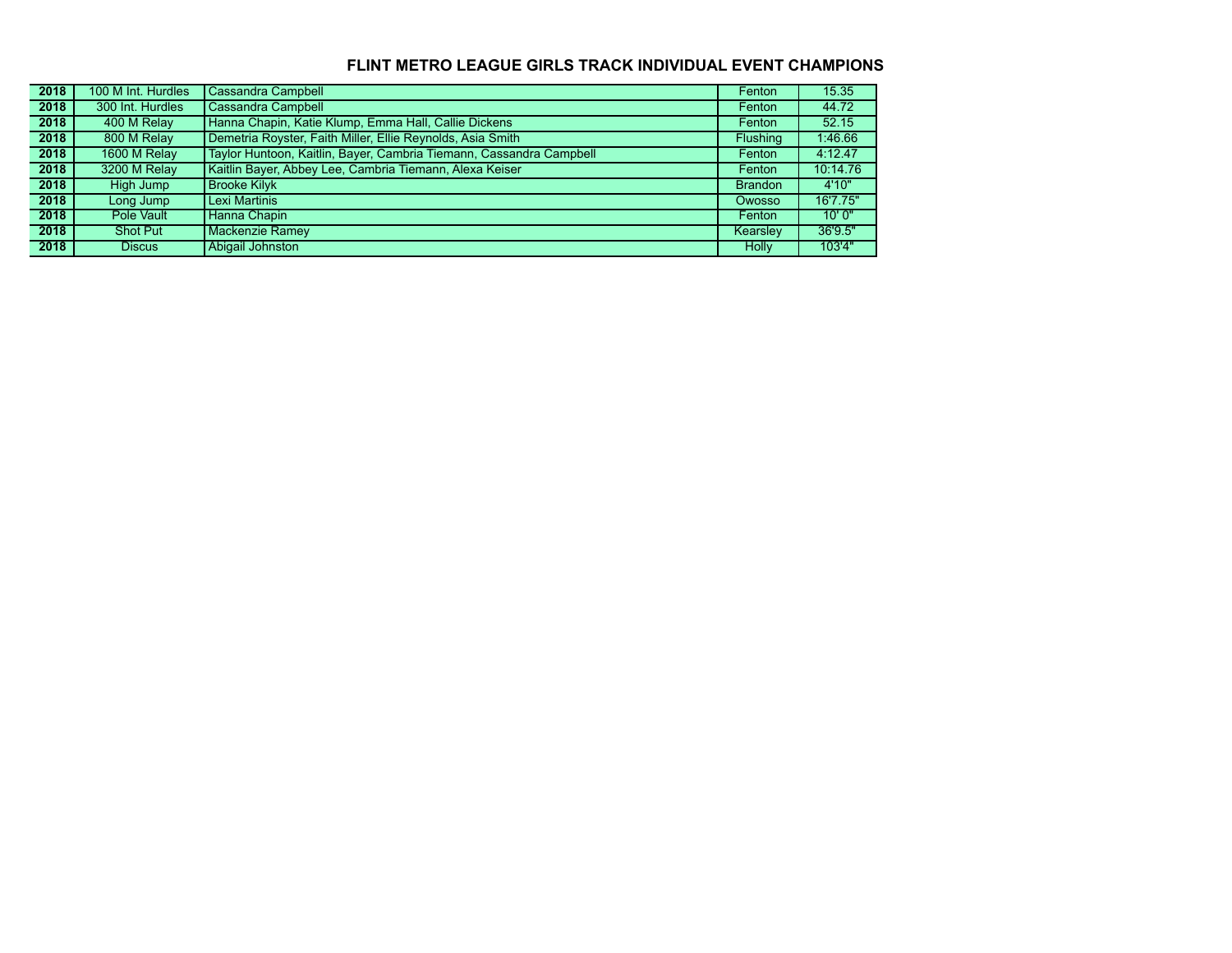| <b>NAME</b>                                                       | <b>SCHOOL</b>    | <b>TIME/DIST</b> |
|-------------------------------------------------------------------|------------------|------------------|
| Nancy Josef                                                       | Sw. Creek        | 6.4              |
| <b>Nancy Josef</b>                                                | Sw. Creek        | 12.2             |
| <b>Melissa Kidder</b>                                             | Fenton           | 28.8             |
| <b>Pam Ambler</b>                                                 | Fenton           | 01:03.0          |
| <b>Glenda Lowell</b>                                              | Sw. Creek        | 12.2             |
| Glenda Lowell, Karen Malaska, Sue Josef, Nancy Josef              | Sw. Creek        | 53.6             |
| Marilyn Strom, Pam Ambler, Barb Aldrich, Melissa Kidder           | Fenton           | 01:59.2          |
| <b>Rene MacCombs</b>                                              | Sw. Creek        | 172' 3"          |
| <b>Jan Aldrich</b>                                                | Fenton           | 4'8''            |
| <b>Becky Clark</b>                                                | Fenton           | 15'9''           |
| <b>Kathy Jimenez</b>                                              | Ainsworth        | 7'10.75"         |
| <b>Linda Talbot</b>                                               | Carman           | 27'7''           |
| <b>Kathy Porzse</b>                                               | Carman           | 11.8             |
| <b>Debbie Minock</b>                                              | Fenton           | 27.1             |
| <b>Pam Ambler</b>                                                 | Fenton           | 01:02.7          |
| <b>Vickie Gilbert</b>                                             | Fenton           | 2:31             |
| <b>Nola Pettus</b>                                                | <b>Ainsworth</b> | 11.8             |
| Janis Treponier, Karen Malaska, Sally Treponier, Heather McGeosch | <b>Sw. Creek</b> | 54.3             |
| Pam Ambler, Debbie Minock, Pat Flynn, Margaret Aldrich            | Fenton           | 1:53             |
| <b>Kathy Scheitler</b>                                            | <b>Sw. Creek</b> | 159' 4"          |
| <b>Nancy Simons</b>                                               | <b>Sw. Creek</b> | 4'9''            |
| <b>Heather McGeosch</b>                                           | Sw. Creek        | 16' 6.5"         |
| <b>Maya Terry</b>                                                 | <b>Sw. Creek</b> | 7' 10.75"        |
| <b>Debbie Sepanak</b>                                             | <b>Sw. Creek</b> | 29' 8''          |
| <b>Ramona Wirostek</b>                                            | Carman           | 12.0             |
| Ramona Wirostek                                                   | Carman           | 27.0             |
| <b>Cindy McQuigg</b>                                              | Fenton           | 01:02.6          |
| <b>Vickie Gilbert</b>                                             | Fenton           | 02:33.5          |
| <b>Julie Roberts</b>                                              | Fenton           | 5:42             |
| <b>Nancy Bowles</b>                                               | Carman           | 12.0             |
| Nancy Bowles, Mary Caris, Robin Pruitt, Ramona Wirostek           | Carman           | 52.7             |
| Jan Forsten, Mary Forsten, Ann Gerlach, Pat Sweeney               | Lapeer           | 01:58.1          |
| <b>Laura Borror</b>                                               | Ainsworth        | 5'3''            |
| <b>Michelle Weiss</b>                                             | Fenton           | 16' 11"          |
| <b>Sharon Cottrell</b>                                            | Fenton           | 33' 8''          |
| <b>Ann Kovarik</b>                                                | Sw. Creek        | 11.6             |
| Donna Bascom                                                      | L. West          | 26.6             |
| <b>Katie Anderson</b>                                             | Fenton           | 01:00.6          |
| <b>Linda Florine</b>                                              | Carman           | 02:25.7          |
| <b>Julie Roberts</b>                                              | Fenton           | 05:25.3          |
| <b>Carolyn Johnson</b>                                            | Fenton           | 12:29.9          |
| <b>Sue Spencer</b>                                                | <b>Ainsworth</b> | 15.8             |
| Stacey Bond, Lynn McGeach, Janeet Malaska, Ann Kovarik            | <b>Sw. Creek</b> | 51.7             |
| Lora Harmon, Janet Malaska, Ann Kovarick, Lynn McGeach            | <b>Sw. Creek</b> | 01:47.9          |
| Julie Roberts, Sue Ambler, Carolyn Kolbow, Katie Anderson         | Fenton           | 04:15.9          |
| <b>Debbie Peterson</b>                                            | Fenton           | 5' 4.5"          |
| <b>Robin Pruitt</b>                                               | Carman           | 16' 6.5"         |
| <b>Jackie Martin</b>                                              | Fenton           | 37'0''           |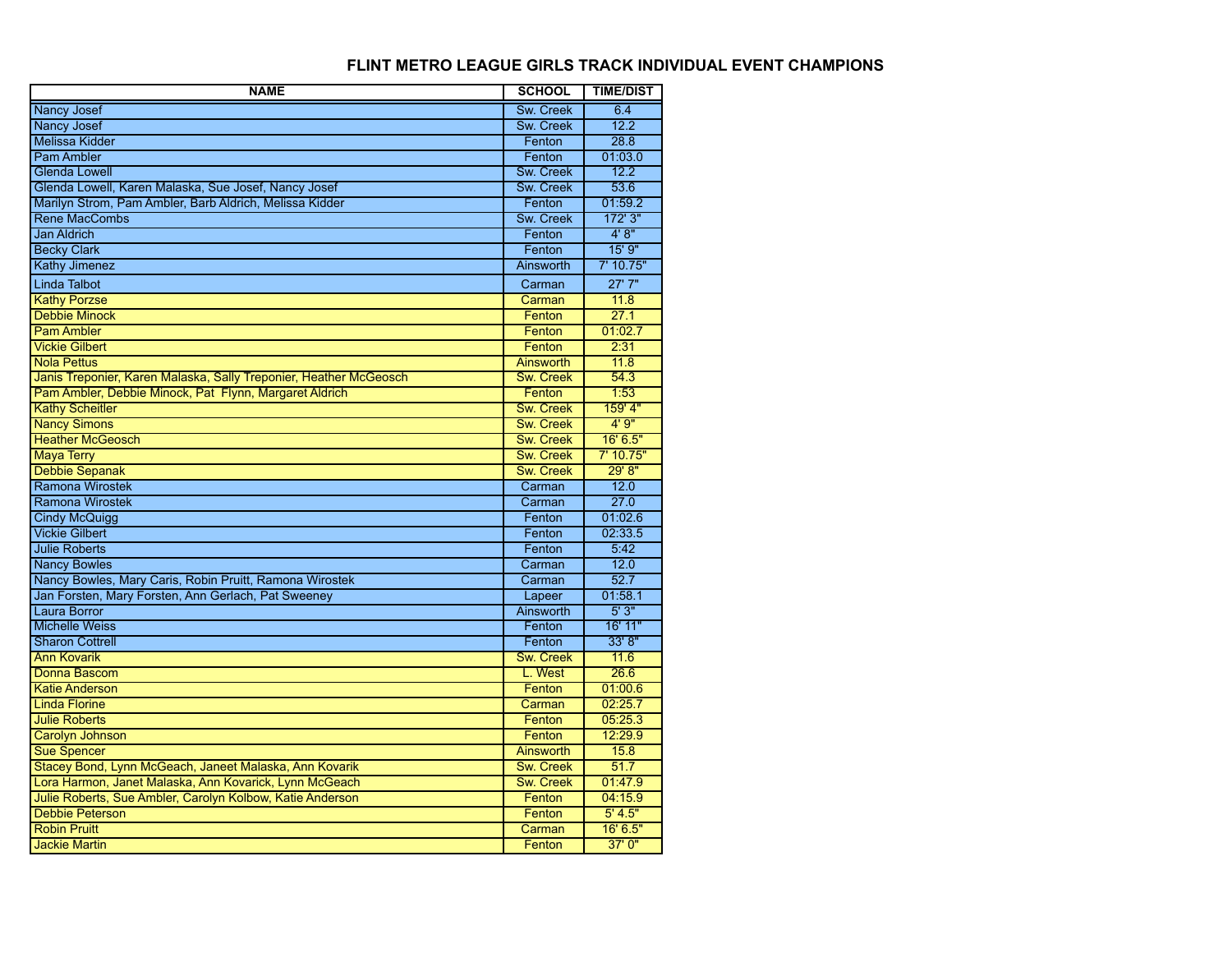| <b>Jackie Martin</b>                                       | Fenton           | 101'2"     |
|------------------------------------------------------------|------------------|------------|
| <b>Sue Bradlev</b>                                         | Mt. Morris       | 11.75      |
| <b>Kay Templeton</b>                                       | <b>LakeVille</b> | 26.4       |
| <b>Kay Templeton</b>                                       | LakeVille        | 59.2       |
| <b>Patti Granger</b>                                       | Fenton           | 02:26.0    |
| <b>Celeste Schroeder</b>                                   | <b>LakeVille</b> | 05:32.9    |
| <b>Melinda Roberts</b>                                     | Mt. Morris       | 11:58.9    |
| <b>Kelly Sparks</b>                                        | L. East          | 14.8       |
| Roni McLeod, Cheryl Oakman, Donna Schrader, Denise Willing | Ainsworth        | 52.45      |
| Barb Crosby, Sue McDevitt, Angie Pittman, Sue Hintz        | Fenton           | 01:48.0    |
| Sue Hintz, Sue Ambler, Kim Beatty, Peggy Edwards           | Fenton           | 04:11.5    |
| <b>Barb Crosby</b>                                         | Fenton           | 5'1"       |
| <b>Tracy Watkins</b>                                       | <b>LakeVille</b> | 16'9''     |
| <b>Gwen Wilbur</b>                                         | <b>Ainsworth</b> | 32' 11.5"  |
| <b>Karen Mitchell</b>                                      | LakeVille        | 114' 9"    |
| <b>Julie Brooks</b>                                        | <b>Holly</b>     | 11.58      |
| <b>Melanie Deters</b>                                      | <b>Durand</b>    | 26.44      |
| <b>Melanie Deters</b>                                      | <b>Durand</b>    | 58.18      |
| <b>Lynn Walters</b>                                        | Fenton           | 02:23.6    |
| <b>Lynn Walters</b>                                        | Fenton           | 05:18.0    |
| <b>Andrea Grainger</b>                                     | Fenton           | 11:57.3    |
| <b>Evie Landrum</b>                                        | <b>Holly</b>     | 15.05      |
| <b>Polly Edwards</b>                                       | Fenton           | 30.87      |
| Liz Summers, Tahea Fowler, Sherri Krause, Julie Brooks     | <b>Holly</b>     | 52.04      |
| Liz Summers, Tahea Fowler, Evie Landrum, Julie Brooks      | <b>Holly</b>     | 01:48.5    |
| Liz Summers, Heather Allen, Heidi Allen, Barb Saul         | <b>Holly</b>     | 04:15.3    |
| <b>Anita Gach</b>                                          | Ainsworth        | 5"2"       |
| <b>Chris Boehmer</b>                                       | L. West          | 16' 10"    |
| <b>Shelly Dagley</b>                                       | L. West          | $38'$ 6.5" |
| <b>Shelly Dagley</b>                                       | L. West          | 120' 4.5"  |
| <b>Mary Brown</b>                                          | Ainsworth        | 12.5       |
| <b>Mary Brown</b>                                          | Ainsworth        | 25.2       |
| <b>Julie Brooks</b>                                        | <b>Holly</b>     | 59.5       |
| <b>Sue Parks</b>                                           | <b>Ainsworth</b> | 02:26.5    |
| <b>Rhonda Prime</b>                                        | Ainsworth        | 05:28.2    |
| <b>Rhonda Prime</b>                                        | <b>Ainsworth</b> | 12:16.9    |
| Evie Landrum                                               | <b>Holly</b>     | 15.5       |
| Evie Landrum                                               | <b>Holly</b>     | 30.2       |
| Amy Roda, Darcie McGuffie, Theresa Braden, Chris Boehmer   | L. West          | 52.31      |
| Mary Nielsen, Kim Lowman, Rose Gach, Mary Brown            | <b>Ainsworth</b> | 01:49.0    |
| Becky Stanley, Anne Stanley, Karen Stanley, Carrie Hall    | Mt. Morris       | 04:13.1    |
| <b>Ann Murphy</b>                                          | <b>Holly</b>     | 5'0''      |
| <b>Chris Boehmer</b>                                       | L. West          | 16' 6.5"   |
| Dawn Rennusch                                              | L. West          | 34' 3.5"   |
| <b>Gayle Leid</b>                                          | LakeVille        | 101' 10"   |
| <b>Mary Brown</b>                                          | <b>Ainsworth</b> | 11.14      |
| <b>Colleen Lennon</b>                                      | Oxford           | 26.79      |
| <b>Colleen Lennon</b>                                      | Oxford           | 01:03.0    |
| <b>Kay Katanski</b>                                        | Oxford           | 02:24.7    |
| <b>Sue Parks</b>                                           | Ainsworth        | 05:37.8    |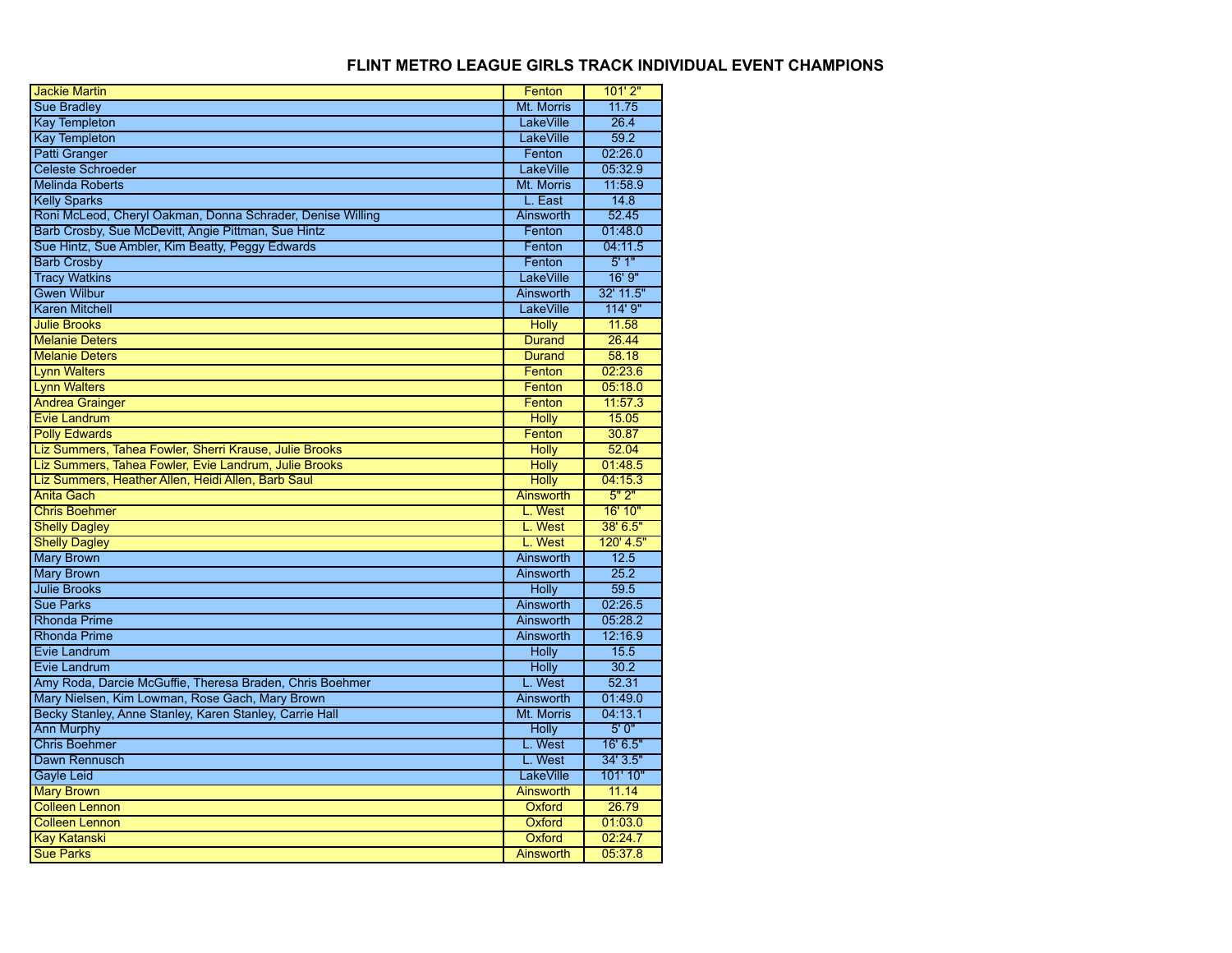| <b>Sue Parks</b>                                                 | Ainsworth                 | 12:00.5         |
|------------------------------------------------------------------|---------------------------|-----------------|
| <b>Verlynda Wilson</b>                                           | Mt. Morris                | 15.44           |
| <b>Stacie Glowaz</b>                                             | <b>Holly</b>              | 48.9            |
| Wendy Reynolds, Karen Stanley, Margery Ware, Verlynda Wilson     | Mt. Morris                | 52.6            |
| Wendy Reynolds, Karen Stanley, Margery Ware, Verlynda Wilson     | Mt. Morris                | 01:51.4         |
| Angie Perrault, Diana Podsiadlik, Kay Katanski, Colleen Lennnon  | Oxford                    | 04:19.1         |
| Brenda Biebuyck, Cheryl Leitch, Pam Boots, Kay Katanski          | Oxford                    | 10:28.4         |
| Verlynda Wilson                                                  | Mt. Morris                | 5'0''           |
| Rosa Gach                                                        | <b>Ainsworth</b>          | 15' 11.5"       |
| <b>Anestasia Kogut</b>                                           | Linden                    | 39' 2.5"        |
| <b>Anestasia Kogut</b>                                           | Linden                    | 111'9''         |
| Kelli Feetham                                                    | Linden                    | 12              |
| Kelli Feetham                                                    | Linden                    | 27.8            |
| Kelli Feetham                                                    | Linden                    | 01:02.2         |
| <b>Kerry Radcliffe</b>                                           | <b>Durand</b>             | 02:32.0         |
| <b>Cheryl Leitch</b>                                             | Oxford                    | 05:43.5         |
| <b>Pam Boots</b>                                                 | Oxford                    | 12:26.0         |
| <b>Chris Hollenbeck</b>                                          | <b>Durand</b>             | 16.89           |
| <b>Maria Arasim</b>                                              | Linden                    | 49.77           |
| Tracy Dorsey, Tammy Handgis, Kelly Lennon, Laura Hulse           | Oxford                    | 54.33           |
| Tracy Dorsey, Tammy Handgis, Kelly Lennon, Laura Hulse           | Oxford                    | 01:55.0         |
| Stephanie Bennett, Tina Marsh, Dawn DeMaggio, Jennifer Miller    | Fenton                    | 04:20.4         |
| Kim Chambers, Bobbi Przybylowicz, Dawn DeMaggio, Jennifer Miller | Fenton                    | 10:17.6         |
| <b>Amy Warner</b>                                                | Linden                    | 4' 10"          |
| <b>Margaret Gatza</b>                                            | Fenton                    | 15'1"           |
|                                                                  |                           |                 |
| <b>Jill Kwasneski</b>                                            | <b>Durand</b>             | 36' 11"         |
| <b>Yolandria Swims</b>                                           | LakeVille                 | 110'0"          |
| <b>Kelli Hammond</b>                                             | <b>LakeVille</b>          | 12.73           |
| <b>Tracy Shorland</b>                                            | Oxford                    | 26.74           |
| <b>Tracy Shorland</b>                                            | Oxford                    | 01:01.3         |
| Cari Byrd                                                        | Oxford                    | 02:31.1         |
| <b>Laura Bell</b>                                                | LakeVille                 | 05:34.4         |
| Laura Bell                                                       | <b>LakeVille</b>          | 12:11.7         |
| <b>Amy Warner</b>                                                | Linden                    | 15.99           |
| <b>Sharon Simpson</b>                                            | LakeVille                 | 48.91           |
| Pam Eaton, Margaret Gatza, Tracy Hutchings, Connie Johnson       | Fenton                    | 52.63           |
| Jennifer Walker, Patti Earnheart, Kara Ferguson, Tracy Shorland  | Oxford                    | 01:49.8         |
| Tracy Shorland, Val Kage, Cari Byrd, Colleen Curcio              | Oxford                    | 04:11.8         |
| Colleen Curcio, Paula Konczal, Sue Rosseel, Cari Byrd            | Oxford                    | 10:17.8         |
| <b>Amy Warner</b>                                                | Linden                    | 5'6''           |
| Amy Warner                                                       | Linden                    | $15'$ $9.5''$   |
| <b>Amy Middleton</b>                                             | Fenton                    | 32' 1.5"        |
|                                                                  | Oxford                    | 105'1"          |
| Laura George<br>Kelli Hammond                                    | LakeVille                 | 12.9            |
| Kelli Hammond                                                    | LakeVille                 | 26.9            |
| <b>Kelli Hammond</b>                                             | LakeVille                 | 01:00.9         |
| <b>Laura Bell</b>                                                | LakeVille                 | 02:20.8         |
| Laura Bell                                                       | LakeVille                 | 05:18.0         |
| <b>Laura Bell</b><br><b>Holly Borella</b>                        | LakeVille<br><b>Holly</b> | 11:41.6<br>16.9 |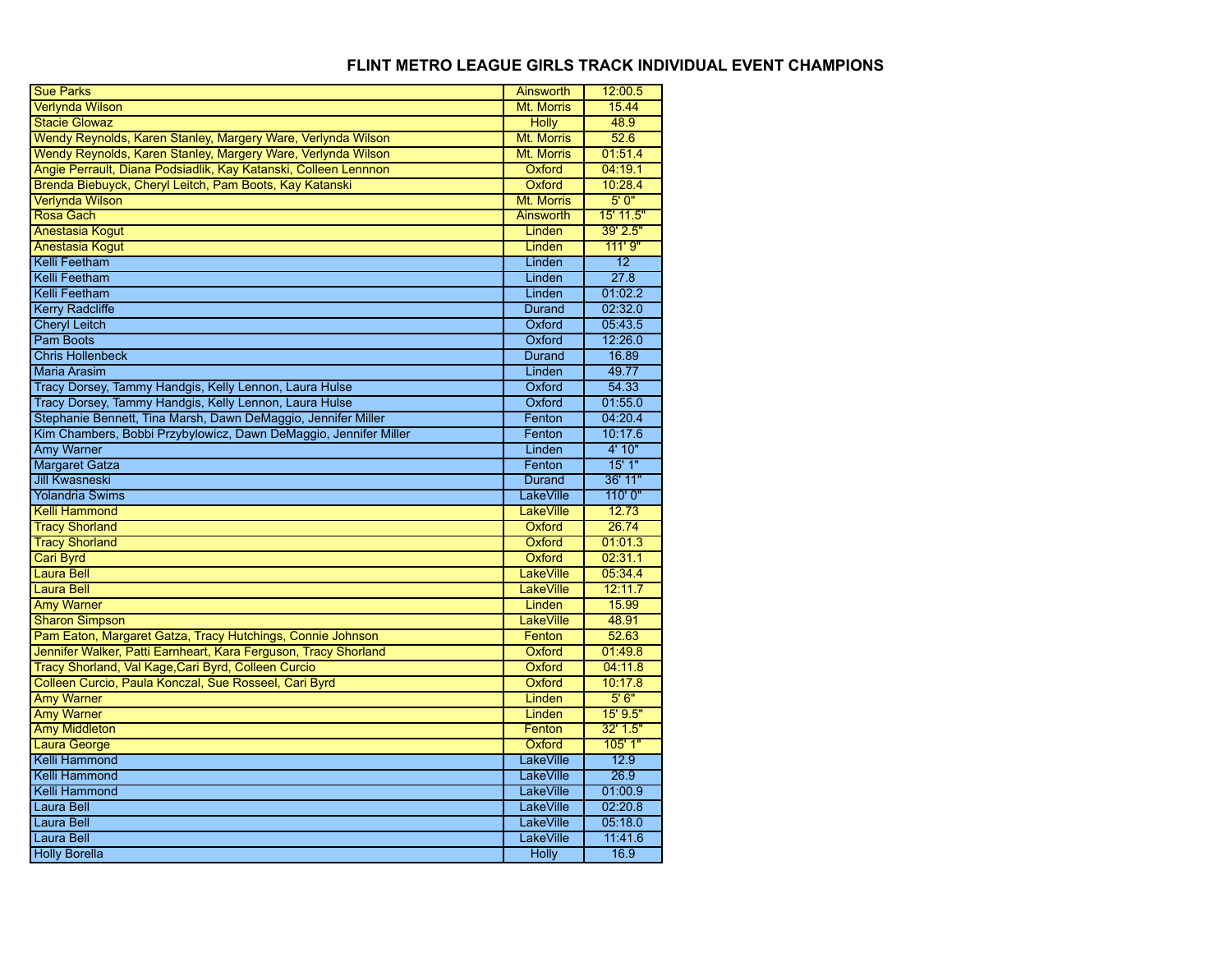| <b>Teresa Casacelli</b>                                          | <b>Holly</b>     | 50.4            |
|------------------------------------------------------------------|------------------|-----------------|
| Kim Ferguson, Jenny Lewis, Valerie Kage, Tracy Shorland          | Oxford           | 52.9            |
| Kim Ferguson, Jenny Lewis, Valerie Kage, Tracy Shorland          | Oxford           | 01:51.1         |
| Stephanie Crelley, Connie Johnson, Amy Rogers, Heather Bellinger | Fenton           | 04:20.1         |
| Emily Kaiser, Monica McGrath, Julie Root, Laura Bell             | LakeVille        | 10:19.9         |
| Kara Ferguson                                                    | Oxford           | 5'2"            |
| Connie Johnson                                                   | Fenton           | $16'$ .75"      |
| Karri Kuzma                                                      | LakeVille        | 39' 4.5"        |
| Karri Kuzma                                                      | LakeVille        | $97'$ $9''$     |
| <b>Krista Svetcos</b>                                            | L. West          | $\overline{13}$ |
| <b>Krista Svetcos</b>                                            | L. West          | 26.4            |
| <b>Krista Svetcos</b>                                            | L. West          | 01:02.0         |
| <b>Jennifer Fox</b>                                              | L. East          | 02:24.8         |
| <b>Emily Kaiser</b>                                              | LakeVille        | 05:41.4         |
| <b>Emily Kaiser</b>                                              | <b>LakeVille</b> | 12:11.0         |
| <b>Helen Ekleberry</b>                                           | <b>Durand</b>    | 16.6            |
| <b>Helen Ekleberry</b>                                           | <b>Durand</b>    | 49.7            |
| Tracy Fischer, Mary Mikulski, Rachael Curran, Julie Russell      | L. East          | 52.5            |
| Laura Greyerbiehl, Lisa Sanford, Cynthia Smith, Tera McClellan   | LakeVille        | 01:51.3         |
| Liz Champagne, Erin Hagstrom, Leanne Dowdy, Lanie Hall           | Linden           | 04:21.5         |
| Roseanne Courser, Ashlee Peterson, Corinne Schmidt, Jennifer Fox | L. East          | 10:25.1         |
| <b>Tracy Fox</b>                                                 | Fenton           | 5"2"            |
| <b>Jennifer Fox</b>                                              | L. East          | 15' 11.5"       |
| <b>Amanda Behrenbrinker</b>                                      | L. East          | 34' 6.25"       |
| <b>Krystal Casteel</b>                                           | LakeVille        | $115'$ $9.5"$   |
| <b>Cynthia Smith</b>                                             | LakeVille        | 13.2            |
| <b>Kari Karhoff</b>                                              | <b>Durand</b>    | 26.14           |
| <b>Kari Karhoff</b>                                              | <b>Durand</b>    | 59.95           |
| <b>Erin Hagstrom</b>                                             | Linden           | 02:27.4         |
| <b>Leah Sembler</b>                                              | Linden           | 05:38.8         |
| Jackie Bucholz                                                   | Holly            | 12:29.3         |
| <b>Shelly Peariso</b>                                            | LakeVille        | 16.25           |
| <b>Shelly Peariso</b>                                            | LakeVille        | 47.84           |
| Kim Cabic, Jennifer Parkhill, Katie Tenbusch, Stephanie Fahy     | Oxford           | 53.16           |
| Peggy Waite, Leslie Hoffman, Katie Zdunic, Kari Karhoff          | <b>Durand</b>    | 01:50.2         |
| Carrie Young, Shelly Maruszak, Diane Thompson, Mindi Lincoln     | LakeVille        | 04:19.0         |
| Stacy Hutchcraft, Lora Sutphin, Shelly Maruszak, Nikki Alexander | LakeVille        | 10:20.0         |
| <b>Teressha DeRosset</b>                                         | LakeVille        | 5'2"            |
| <b>Kari Karhoff</b>                                              | Durand           | 16' 11"         |
| Jamie Penrod                                                     | Oxford           | 39' 6.5"        |
| Jamie Penrod                                                     | Oxford           | 120' 6.5"       |
| <b>Kari Karhoff</b>                                              | <b>Durand</b>    | 12.62           |
| <b>Kari Karhoff</b>                                              | Durand           | 26.66           |
| <b>Kari Karhoff</b>                                              | <b>Durand</b>    | 59.67           |
| <b>Dru Bishop</b>                                                | Fenton           | 02:25.1         |
| <b>Christine Freeman</b>                                         | Oxford           | 05:32.1         |
| <b>Jackie Bucholz</b>                                            | <b>Holly</b>     | 12:25.3         |
| <b>Teressha DeRosset</b>                                         | LakeVille        | 15.54           |
| <b>Krysta Thompson</b>                                           | LakeVille        | 46.3            |
| Cindi Meissner, Kelley Currey, Erin Moore, Andrea Lintz          | L. West          | 52.41           |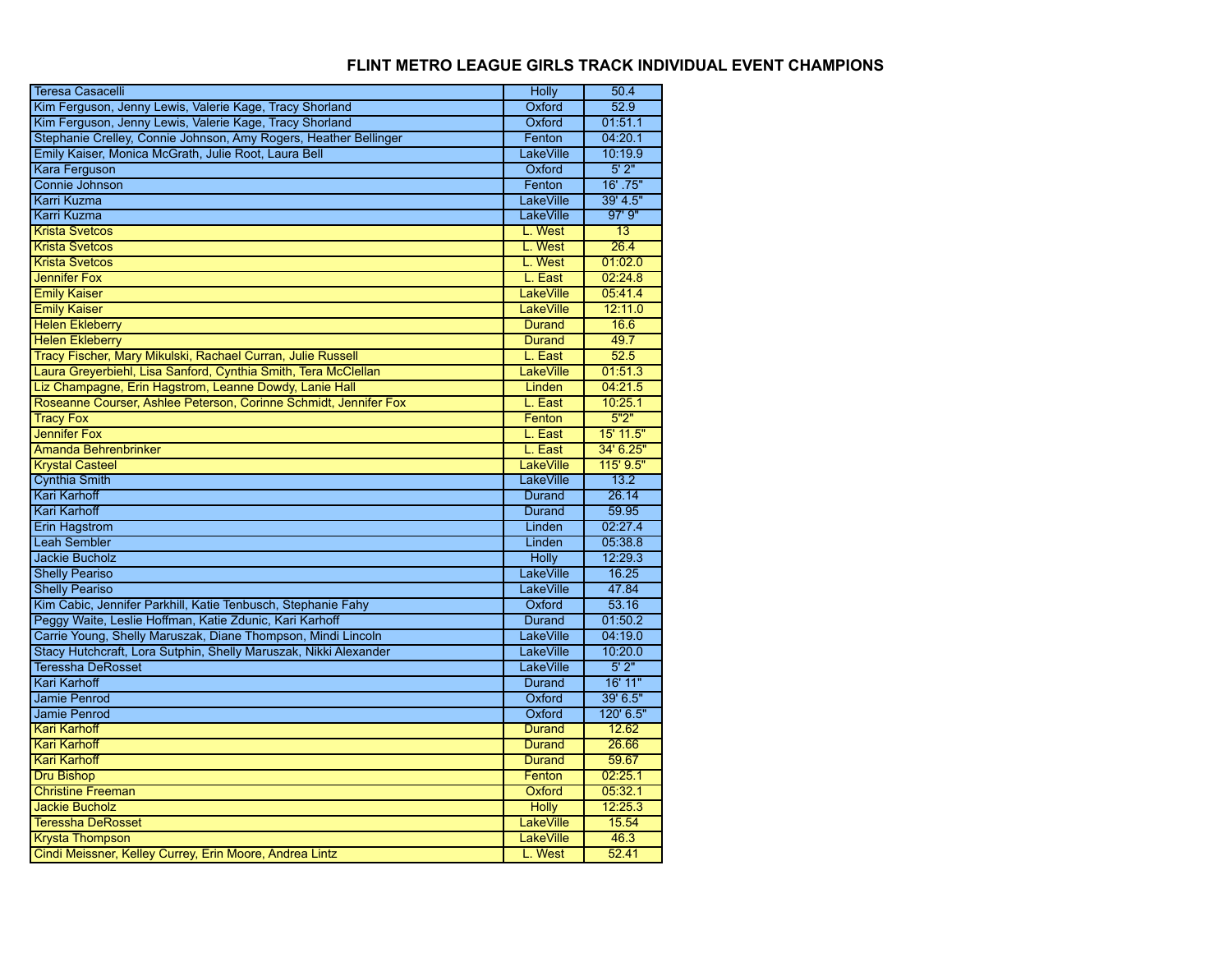| Lindsay Hourtinne, Sara Owen, Liz Calkins, Shelly Slater          | L. East          | 01:50.3    |
|-------------------------------------------------------------------|------------------|------------|
| Amanda March, Teressha DeRossett, Shelly Maruszak, Krysta Thomsen | <b>LakeVille</b> | 04:19.0    |
| Missy Davenport, Shelly Maruszak, Krysta Thomsen, Elena Materi    | <b>LakeVille</b> | 10:27.4    |
| <b>Teressha DeRosset</b>                                          | <b>LakeVille</b> | 5'2"       |
| <b>Kari Karhoff</b>                                               | <b>Durand</b>    | 16' 8.5"   |
| <b>Katie Milz</b>                                                 | L. East          | 32' 8.5"   |
| <b>Rhonda Wagner</b>                                              | <b>LakeVille</b> | 123' 11.5" |
| <b>Erin Moore</b>                                                 | L. West          | 12.7       |
| <b>Erin Moore</b>                                                 | L. West          | 26.21      |
| <b>Dru Bishop</b>                                                 | Fenton           | 01:00.4    |
| <b>Dru Bishop</b>                                                 | Fenton           | 02:23.4    |
| <b>Karen LeRoy</b>                                                | Oxford           | 05:42.9    |
| <b>Becky Keller</b>                                               | Oxford           | 12:09.6    |
| <b>Lauren Simpson</b>                                             | Linden           | 16.27      |
| <b>Bonnie Payne</b>                                               | Oxford           | 49.43      |
| Nicole Tromble, Jennie Miller, Erin Moore, Andrea Lintz           | L. West          | 51.64      |
| Elizabeth Beck, Kelly Fuerstein, Erin Letts, Dru Bishop           | Fenton           | 01:52.9    |
| Erin Kirkland, Shae Newcomb, Erin Letts, Dru Bishop               | Fenton           | 04:15.6    |
| Jamie Burke, Bethany Buzzell, Victoria Wilson, Krista Buzzell     | Linden           | 10:37.7    |
| <b>Lauren Simpson</b>                                             | Linden           | 5'0''      |
| <b>Elizabeth Beck</b>                                             | Fenton           | 16'7''     |
| <b>Katie Hopkins</b>                                              | <b>LakeVille</b> | 8'0''      |
| <b>Kelly Ghiaciuc</b>                                             | Oxford           | 34' 8.25"  |
| <b>Angie Goyette</b>                                              | <b>LakeVille</b> | 109' 8.5"  |
| Amber Hardenburgh                                                 | <b>Holly</b>     | 13.2       |
| <b>Amber Hardenburgh</b>                                          | <b>Holly</b>     | 27.7       |
| Caryn Inman                                                       | Oxford           | 01:01.2    |
| <b>Kelly Cichoracki</b>                                           | Oxford           | 02:29.2    |
| <b>Karen LeRoy</b>                                                | Oxford           | 05:41.9    |
| <b>Karen LeRoy</b>                                                | Oxford           | 12:31.5    |
| <b>Lauren Simpson</b>                                             | Linden           | 16.7       |
| <b>Amber Kier</b>                                                 | <b>Holly</b>     | 47.6       |
| Amber Hardenburgh, Alicia Watkins, Tami Latoni, Tiffany Burt      | <b>Holly</b>     | 52.5       |
| Alicia Watkins, Sarah Beck, Jenny Tschirhart, Amber Kier          | <b>Holly</b>     | 01:50.3    |
| Caryn Inman, Megan McTaggert, Payge Salquist, Karen Leroy         | Oxford           | 04:16.6    |
| Caryn Inman, Megan McTaggert, Payge Salquist, Karen Leroy         | Oxford           | 10:09.7    |
| <b>Jenny Joseph</b>                                               | <b>LakeVille</b> | 4'9''      |
| <b>Amber Hardenburgh</b>                                          | <b>Holly</b>     | 15' 6"     |
| <b>Katie Hopkins</b>                                              | LakeVille        | 9'6''      |
| <b>Emily Sharp</b>                                                | Fenton           | 37' 7.75"  |
| Morgan Acre                                                       | LakeVille        | 123' 11"   |
| <b>Kate Dolata</b>                                                | Linden           | 13.2       |
| <b>Kate Dolata</b>                                                | Linden           | 27.0       |
| Caryn Inman                                                       | Oxford           | 01:01.4    |
| <b>Courtney Morris</b>                                            | <b>Holly</b>     | 02:32.2    |
| <b>Rachel Gutierrez</b>                                           | Linden           | 05:31.7    |
| <b>Rachel Gutierrez</b>                                           | Linden           | 12:19.3    |
| <b>Andrea Hitchcock</b>                                           | Oxford           | 17.3       |
| Jeanette Warner                                                   | Linden           | 50.8       |
| Renae Remillard, Faye Corning, Carter, Beardsley                  | Fenton           | 53.0       |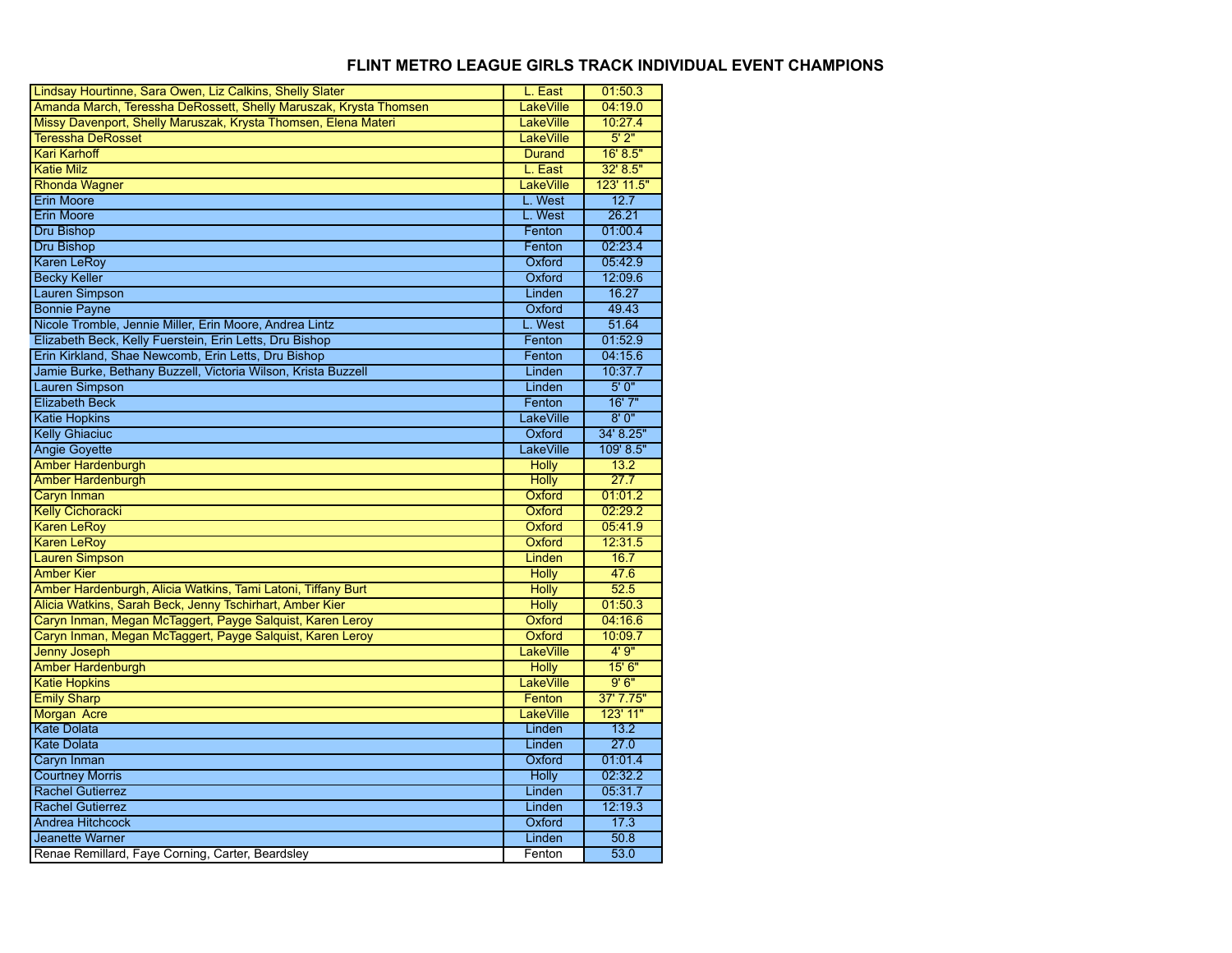| Renae Remillard, Kayla Swanson, Fay Corning, Maggie Tiernan            | Fenton         | 01:52.6        |
|------------------------------------------------------------------------|----------------|----------------|
| Caryn Inman, Alicia Kraner, Megan McTaggert, Meghan Shoup              | Oxford         | 04:23.6        |
| Courtney Morris, Summer Dombrowski, Katie Hagen, Alisa Gorski          | <b>Holly</b>   | 10:39.0        |
| Jenni Wray                                                             | Oxford         | 4'9''          |
| Jenni Wray                                                             | Oxford         | 15' 8''        |
| <b>Ashley Ray</b>                                                      | Mt. Morris     | 8'6''          |
| <b>Emily Sharp</b>                                                     | Fenton         | 38' 10"        |
| Morgan Acre                                                            | LakeVille      | 140' 10"       |
| <b>Krysten Sylva</b>                                                   | Oxford         | 12.6           |
| Deann Kujawa                                                           | Oxford         | 26.8           |
| <b>Melissa Lengyel</b>                                                 | Linden         | 01:03.1        |
| <b>Courtney Morris</b>                                                 | <b>Holly</b>   | 02:28.8        |
| <b>Hannah Stone</b>                                                    | L. East        | 05:14.7        |
| <b>Hannah Stone</b>                                                    | L. East        | 11:38.8        |
| <b>Amy Morrison</b>                                                    | Fenton         | 16.0           |
| <b>Amy Morrison</b>                                                    | Fenton         | 48.9           |
| Renae Remillard, Brittany Schupbach, Sarah Olszewski, Rachel Carter    | Fenton         | 52.7           |
| Theresa Miner, Krysten Sylva, Ashlee Eller, Deann Kujawa               | Oxford         | 01:50.3        |
| Katie Hennig, Brittany Schupbach, Maggie Tiernan, Kaitlyn Wielichowski | Fenton         | 04:22.3        |
| Rachel Gutierrez, Skye Gabel, Kayla Duke, Melissa Lengyel              | Linden         | 10:12.3        |
| <b>Isabel Harding</b>                                                  | Fenton         | 4'8"           |
| <b>Emily Arms</b>                                                      | L. West        | 15' 2.5"       |
| <b>Amy Morrison</b>                                                    | Fenton         | 9'6''          |
| <b>Kalyn Cookingham</b>                                                | Oxford         | 33' 9.75"      |
| <b>Sarah Bond</b>                                                      | <b>Brandon</b> | 107'5''        |
|                                                                        |                |                |
| <b>Brittany Schupbach</b>                                              | Fenton         | 12.9           |
| <b>Brittany Schupbach</b>                                              | Fenton         | 27.1           |
| <b>Hannah George</b>                                                   | Oxford         | 59.5           |
| <b>Hannah Stone</b>                                                    | L. East        | 02:23.7        |
| <b>Hannah Stone</b>                                                    | L. East        | 05:17.7        |
| <b>Kelly Wilson</b>                                                    | <b>Brandon</b> | 11:48.2        |
| <b>Amy Morrison</b>                                                    | Fenton         | 15.7           |
| <b>Brandi Whiteman</b>                                                 | <b>Holly</b>   | 50.4           |
| Lauren Curtis, Natalie Lukas, Tiara Tatarczuk, Jacqui Sylva            | Oxford         | 52.1           |
| Tiara Tatarczuk, Ashlee Eller, Jacqui Sylva, Hannah George             | Oxford         | 1:48           |
| Paige Onweller, Hannah Stone, Emily Tysick, Nikki Cranick              | L. East        | 04:14.8        |
| Nikki Cranick, Paige Onweller, Lindsey Podolski, Hannah Stone          | L. East        | 10:00.0        |
| Savannah Stedman                                                       | <b>Brandon</b> | 5'2"           |
| Angela Jennings                                                        | Linden         | 15'0''         |
| <b>Amy Morrison</b>                                                    | Fenton         | 10'9''         |
| <b>Sarah Bond</b>                                                      | <b>Brandon</b> | 38' 10"        |
| Sarah Bond                                                             | <b>Brandon</b> | 132' 4"        |
| <b>Angie Brooks</b>                                                    | <b>Brandon</b> | 12.49          |
| <b>Angie Brooks</b>                                                    | <b>Brandon</b> | 25.8           |
| <b>Angie Brooks</b>                                                    | <b>Brandon</b> | 59.32          |
| <b>Meegan Seeley</b>                                                   | Oxford         | 02:27.0        |
| <b>Shannon Seeley</b>                                                  | Oxford         | 05:40.9        |
| <b>Danielle Whitefoot</b>                                              | <b>Holly</b>   | 12:30.6        |
| <b>Kate Wolanin</b>                                                    | Oxford         | 15.72<br>48.12 |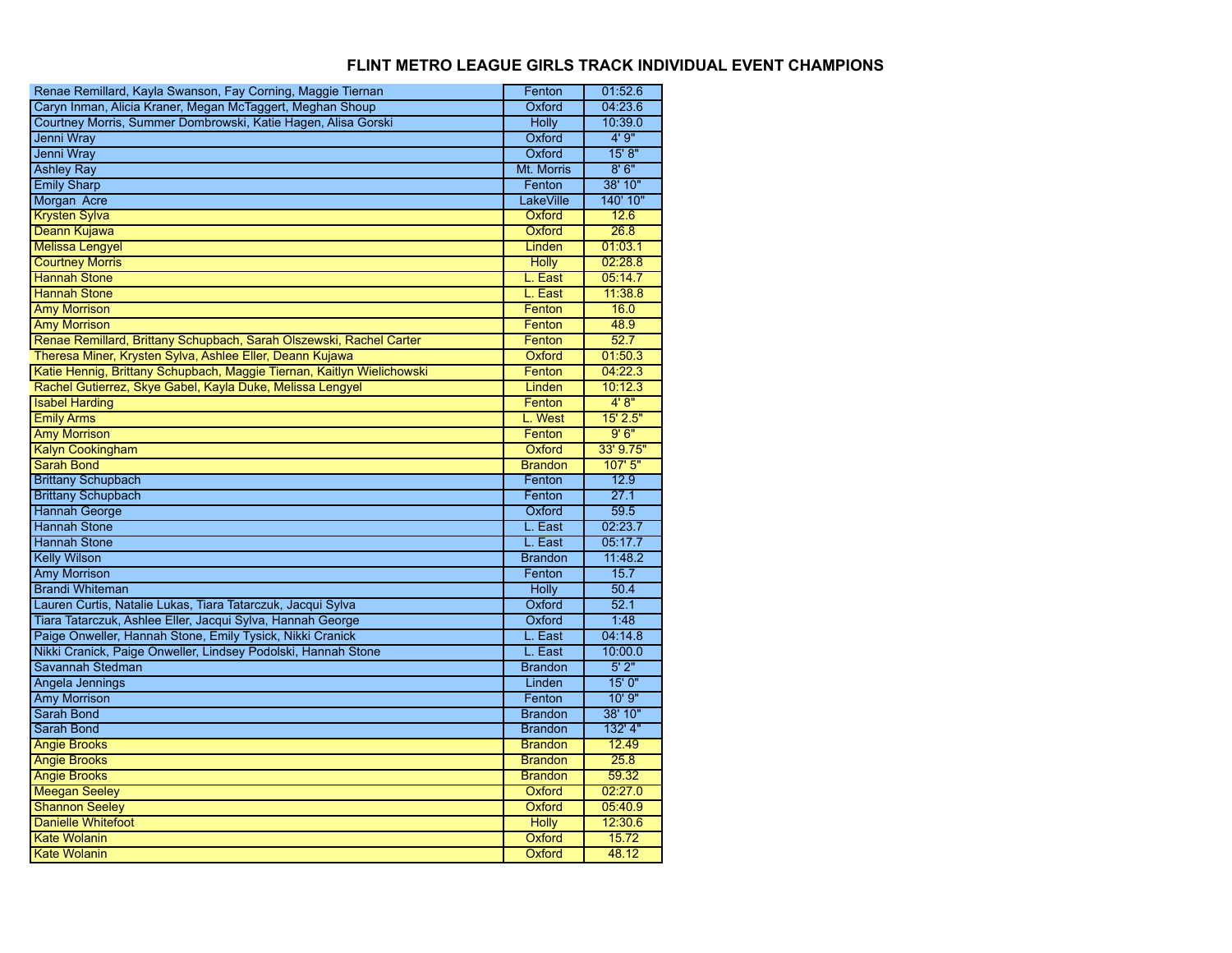| Jill Brendel, Sarah Privette, Colleen Brendel, Angie Brooks       | Brandon                  | 52.21             |
|-------------------------------------------------------------------|--------------------------|-------------------|
| Jacqui Sylva, Kara Charles, Hannah George, Keeona Ives            | Oxford                   | 01:48.3           |
| Kate Wolanin, Megan Seeley, Shannon Seeley, Hannah George         | Oxford                   | 04:13.0           |
| Sara Schultz, Cathy Bosard, Breanna Konopitski, Destiny Lukianoff | <b>Holly</b>             | 10:31.9           |
| <b>Sarah Jones</b>                                                | <b>Brandon</b>           | 5'0''             |
| <b>Jackie Coon</b>                                                | Linden                   | 16' 6''           |
| <b>Keona Ives</b>                                                 | Oxford                   | 8'6''             |
| <b>Shaunte Waller</b>                                             | Oxford                   | $37'$ $2"$        |
| <b>Shaunte Waller</b>                                             | Oxford                   | 123'3''           |
| <b>Jessica Howell</b>                                             | Oxford                   | 12.76             |
| <b>Jessica Howell</b>                                             | Oxford                   | 26.02             |
| <b>Mariah Ridal</b>                                               | <b>Holly</b>             | 01:00.3           |
| <b>Brittany Johnson</b>                                           | Oxford                   | 02:23.7           |
| <b>Destinee Lukiankoff</b>                                        | Holly                    | 05:23.7           |
| <b>Brooke Kovacic</b>                                             | Oxford                   | 11:48.5           |
| <b>Shae Batten</b>                                                | Kearsley                 | 15.28             |
| <b>Shae Batten</b>                                                | Kearsley                 | 46.15             |
| Tiffany Owens, Kierra Johnson, Colleen Brendel, Danielle Kasper   | <b>Brandon</b>           | 52.65             |
| Shannon Seeley, Megan Seeley, Keeona Ives, Jessica Howell         | Oxford                   | 01:48.0           |
| Megan Seeley, Shannon Seeley, Brittany Johnson, Kate Wolanin      | Oxford                   | 04:06.7           |
| Shannon Seeley, Ashley Burr, Chelsea Johnson, Brittany Johnson    | Oxford                   | 10:01.3           |
| <b>Kate Wolanin</b>                                               | Oxford                   | 5'2"              |
| <b>Jessica Howell</b>                                             | Oxford                   | $17'$ 4"          |
| Sarah Hillebrand                                                  | Oxford                   | 9'10.25"          |
| <b>Lauren Berlin</b>                                              | Linden                   | 33' 6.25"         |
|                                                                   |                          |                   |
| <b>Jenna Mitchell</b>                                             | <b>Holly</b>             | 115'11"           |
| <b>Tiffany Owens</b>                                              | <b>Brandon</b>           | 12.53             |
| <b>Tiffany Owens</b>                                              | <b>Brandon</b>           | 26.07             |
| Jayona Dent                                                       | <b>Brandon</b>           | 59.91             |
| <b>Amy Gaylor</b>                                                 | L. East                  | 02:26.9           |
| <b>Sydney Elmer</b>                                               | Linden                   | 05:31.2           |
| <b>Sydney Elmer</b>                                               | Linden                   | 11:58.8           |
| <b>Angela Ciaravino</b>                                           | L. East                  | 16.36             |
| <b>Angela Ciaravino</b>                                           | L. East                  | 47.7              |
| Tiffani Owens, Jayona Dent, Madee Pierce, Kierra Johnson          | <b>Brandon</b>           | 49.66             |
| Jayona Dent, Monica Pittiglio, Anna Fochesato, Kierra Johnson     | <b>Brandon</b>           | 01:48.1           |
| Jayona Dent, Anna Fochesato, Paige Harrington, Kelly Hamilton     | <b>Brandon</b>           | 04:11.4           |
| Mariah Ridal, Abby Lewandowski, Tatum Harmon, Melissa Bott        | <b>Holly</b>             | 10:20.3           |
| Anna Fochesato                                                    | <b>Brandon</b>           | 5'2"              |
| <b>Tiffany Owens</b>                                              | <b>Brandon</b>           | 16'7.5"           |
| <b>Rachel Domagalski</b>                                          | <b>Holly</b>             | 10'0''            |
| <b>Elizabeth Hawley</b>                                           | <b>Holly</b>             | 33' 1.25"         |
| <b>Sarah Dewaelsche</b>                                           | <b>Holly</b>             | 101'6''           |
| <b>Ellen Sage</b>                                                 | Fenton                   | 12.68             |
| <b>Ellen Sage</b>                                                 | Fenton                   | 26.33             |
| <b>Ellen Sage</b>                                                 | Fenton                   | 1:00.95           |
| <b>Sydney Elmer</b>                                               | Linden                   | 2:28.44           |
| Maggie Schneider                                                  | <b>Holly</b>             | 5:18.67           |
| Savannah Ferrara<br><b>Taylor Rieves</b>                          | Linden<br><b>Brandon</b> | 12:10.86<br>15.53 |